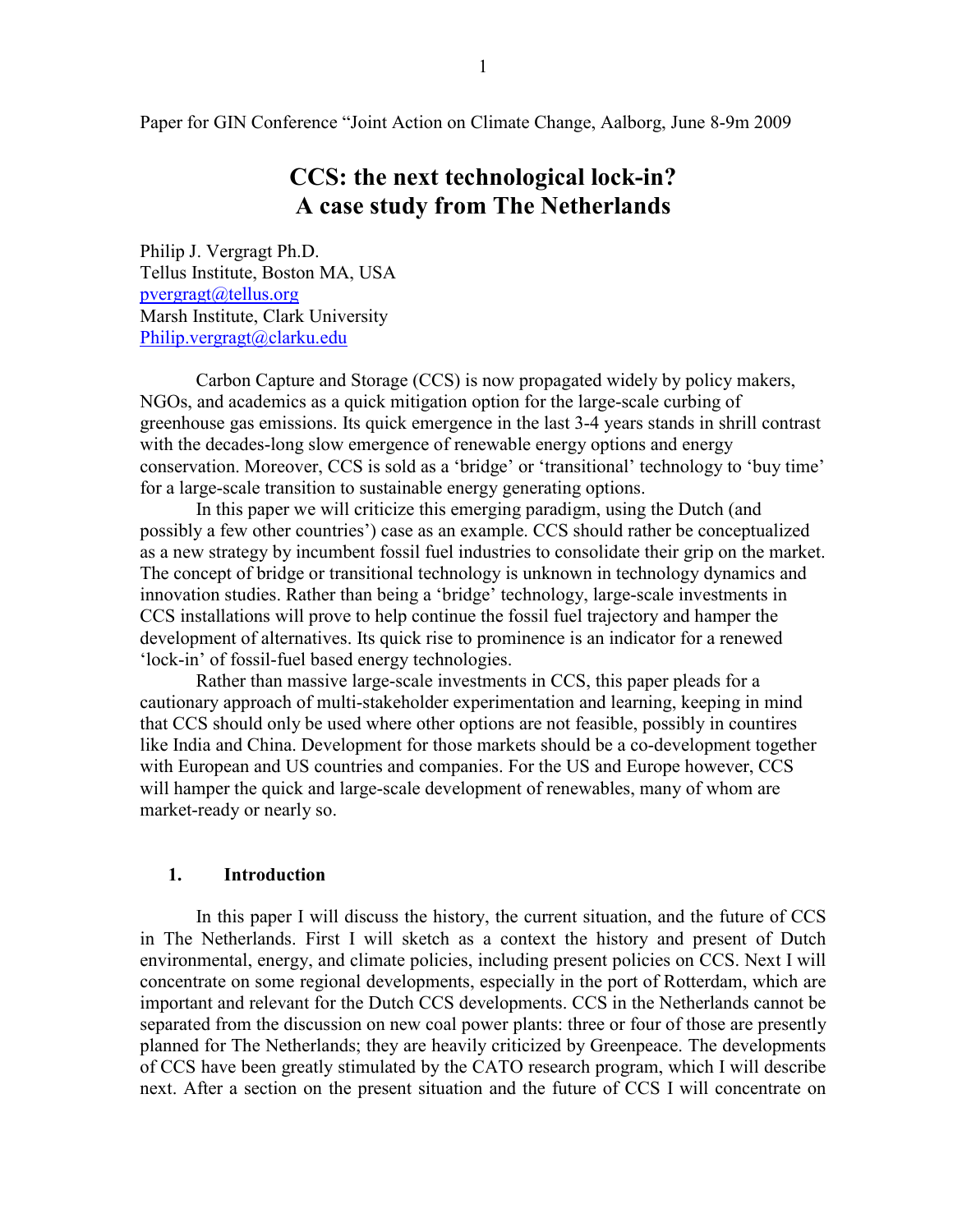public perception and acceptance, both theoretically and empirically. Finally I will reflect on these developments from a technology dynamics point of view, asking the question if and how CCS is a lock-in for fossil fuels<sup>1</sup>.

The Netherlands is a country of 16.4 million inhabitants (2007), and is a founding member of the European Union. Its BNP is about  $\epsilon$  500 billion (2006) and its ranking on the Human Development Index 2005 is  $9<sup>th</sup>$  (0.953). The Dutch economy is mainly a service economy (73%). Its main industries are agriculture including horticulture, metal industry and machine building, electrical appliances, chemical industry, oil refinery, construction, micro-electronics, fisheries.

Its main sources of energy are domestic and imported natural gas for heating, imported oil for transportation and for the (petro)chemical industry; imported coal, natural gas, (mostly imported and some domestic) nuclear energy for electricity generation, and some biomass and other renewables. Since in the 1960s a huge natural gas field was discovered and exploited (the 'Slochteren' field in the North-East), the Netherlands had its first domestic major source of energy since the closing of the Limburg coals mines, also in the 60s of the previous century. Because of this former coal mining and recently discovered gas fields, the Netherlands, and especially the Delft University of Technology and Royal Dutch Shell Company, have a lot of knowledge about geology and mining. The Dutch Slochteren gas is exploited by the NAM (Nederlandse Aardolie Maatschappij; Dutch Fossil Oil Company), a 50-50 joint venture of Shell and ExxonMobil.

The NAM produces each year about 55 billion m3 gas; about 35 b. m3 of it comes from the Slochteren field; NAM provides about 75% of Dutch gas production, and more than 50% is exported (NAM, 2008). Most Dutch gas is sold by GasTerra, and transportation of gas is provided by the Gasunie. Natural gas provides for about one third of Dutch energy provision, mainly for heating homes and cooking, for electricity production and for industrial use.

The total energy consumption in the Netherlands increased from 2964 PJ in 1995 to 3348 PJ in 2007, an increase of 13%, or on average more than 1 % per year (CBS, 2008). Of this, 1351 PJ is oil, mainly for transportation, 1394 PJ is gas, mainly for heating buildings and electricity production, and 353 PJ is coal, mainly for electricity production.

Electricity consumption increased from 1980 till 2006 from 60 b kWh to 110 b kWh, an average yearly increase of 5%. Per household natural gas use was 1850 M3 (2005) and electricity use 3500 kWh (2005).

CO2 emissions from fossil fuels soared from 206 Mton CO2 in 1990 (Kyoto protocol; reference year) to 269 Mton CO2 in 2005 (EIA, 2008). This amounts to 8.7 ton per capita (UNDP, 2008). These figures are at first sight not consistent with the figures of the Dutch government (see section 2 below). The differences should be attributed to CDM and JI mechanisms.

### 2. Dutch environmental and climate policies

The Netherlands has earned the reputation of a frontrunner in environmental and climate government policies. After the Second World War, during the 'build-up' period, and through a period of massive industrialization, environmental problems like air, water, and soil pollution became significant. Especially in areas like Rijnmond, the harbor area west of Rotterdam, the industrial emissions created abysmal smog and smell; surface water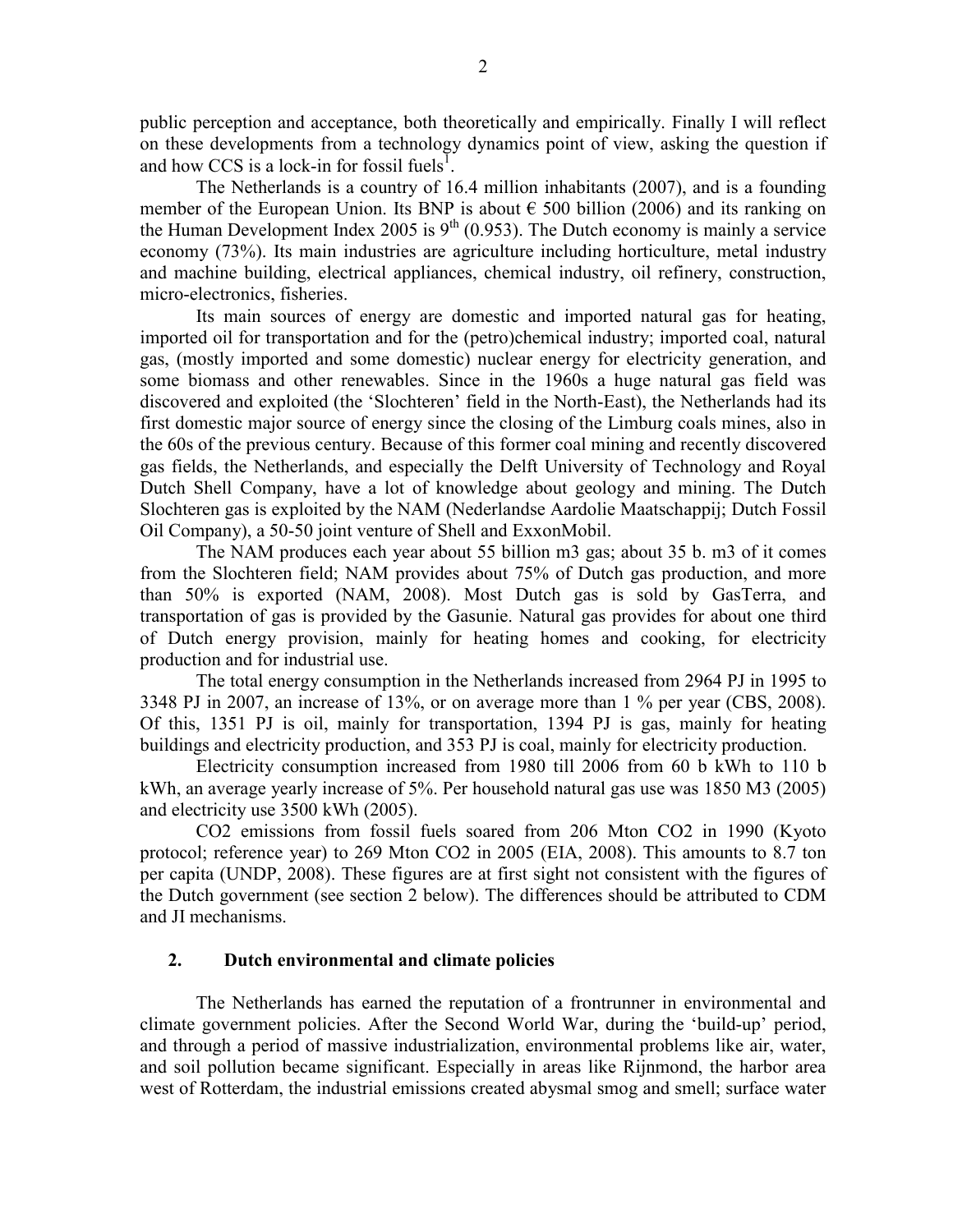was so polluted that it threatened the quality of drinking water, while the level of ground water was falling; there were famous cases of soil pollution, not only in remote waste dumps, but also under residential new building projects. In the early 70s a new Government Ministry of Public Health and Environment was created, and environmental issues were mainly framed as 'environmental hygiene'. In this period the main policy instruments were strong direct regulation and inspection, and economic instruments like fees on pollutants and subsidies for end of pipe technologies.

In the 80s the Directorate-General of the Environment was transferred from the Ministry of Public Health to the Ministry of Housing and Spatial Planning; and a new Ministry was created (VROM), reflecting the new perceived linkage between building, spatial planning and the environment. Two major shifts in policy took place in those years: a shift towards a comprehensive environmental policy, away from 'compartmentalized' policies on air, water, and soil, towards for instance product policy, technology policy, extended producer responsibility, etc. The second shift was away from 'command and control' towards voluntary and negotiated agreements, especially with industry but also with other 'target groups'. In those agreements emission reduction targets were negotiated, but the ways these targets were reached was left to the target groups. Both shifts were consolidated in the first National Environmental Policy Plan (1989).

In the mean time the influence of the European Union on national environmental policies became more and more important, and the Netherlands played an important role in framing these European policies. A third shift took place in the 90s, when through the Program "Sustainable Technological Development" (STD), a five-departmental program led by VROM (Ministry of Housing, Spatial Planning, and the Environment), a long term perspective (50 years) was introduced in Dutch environmental and sustainability policy making. Through long term visions of sustainable housing, transportation, agriculture, and consumption, and through back-casting from these visions towards present actions, policies, and innovations, this program introduced a very different way of thinking about systemic changes necessary for reaching environmental sustainability (Vergragt et al., 1994; Weaver et al, 2000). These systemic changes were later framed as "transitions", and "transition management" became part of the Dutch national sustainability policy in the early 2000s (KSI Network 2008).

Energy policy was during all those years part of the Ministry of Economic Affairs (EZ), the Ministry that was most linked with Dutch business interests. EZ supervised the transition in the 60s from coal through oil to gas heating of houses, based on the enormous resources of natural gas discovered and exploited in the North of the Netherlands (Slochteren). In the same time, the Dutch government decided to close the last remaining coal mines in the south of Limburg, which created not only unemployment but also new industrial activity through the Dutch State Mines (now Royal DSM), which transformed itself from a coal mining company into a successful chemical bulk and specialties producer for the international market. In the 90s the international trend to deregulation, initiated by Reagan and Thatcher, also reached the Netherlands under the centre-right governments of prime minister Ruud Lubbers. Utilities became independent commercial business companies, and a wave of mergers followed resulting in presently five major utilities. Of these, three are domestic and two large ones are Belgian/French and German. The Dutch government and the local governments lost largely their control over investments and fuel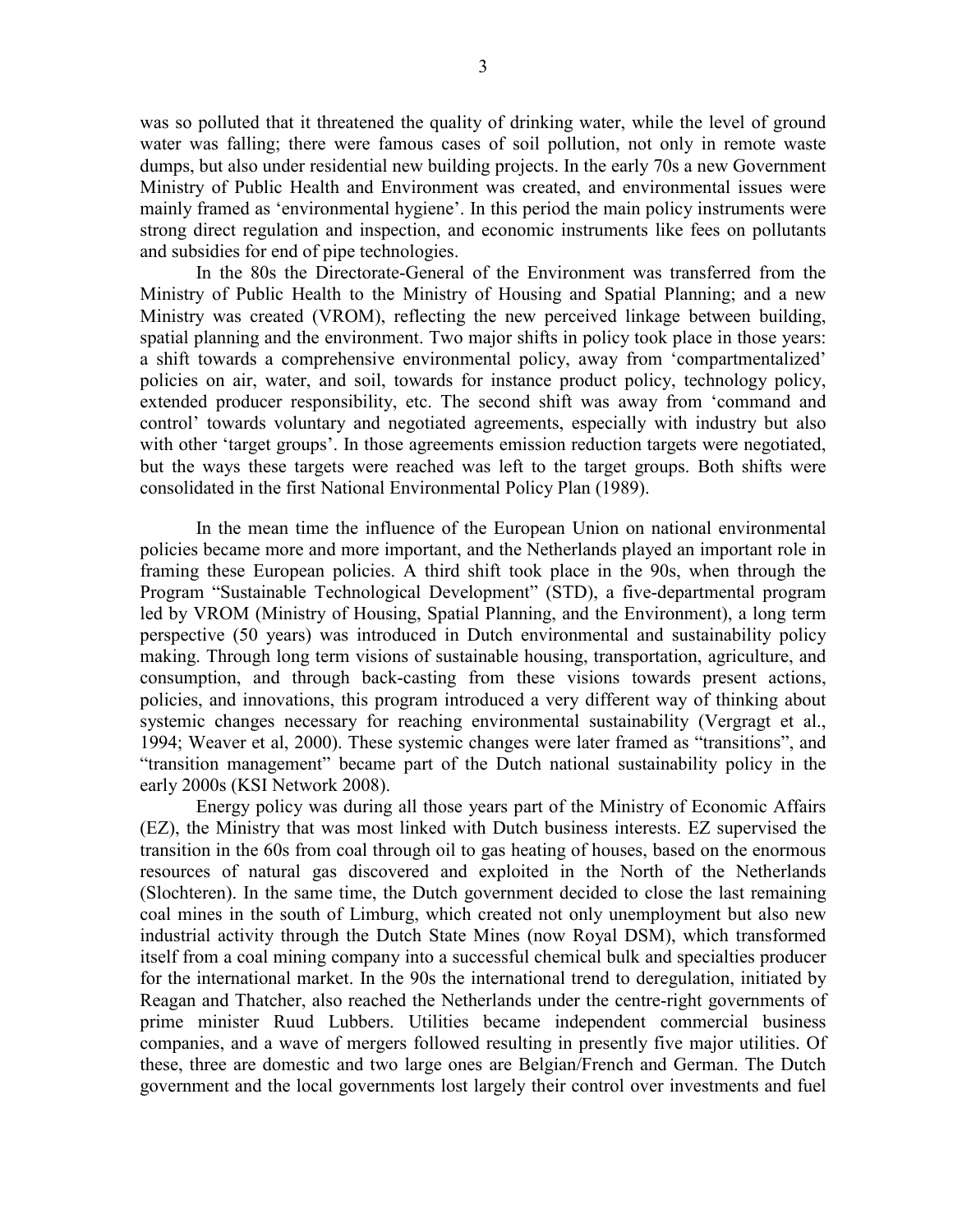choice, with problematic consequences for investment decisions in sustainable energy, as we will see below.

Climate policy in the Netherlands became prominent after the ratification of the Kyoto Protocol of 1997. Before and after that, the Netherlands already played important roles in the creation of the UNFCC, the Kyoto Protocol, the IPCC, and other international sustainable development organizations. In 1999 a major Dutch policy document was issued (Uitvoeringsnota Klimaatbeleid) in which the policies were developed aiming at achieving the greenhouse gas emission reduction aims. Under the Kyoto Protocol, the Netherlands should reduce GHG emissions with 6% as compared to 1990; this could be partially implemented by Kyoto mechanisms as Joint Implementation and Clean Development Mechanism, and partially by domestic reductions, mainly through energy conservation and renewable energy. In an evaluation in 2005 it appeared that non-CO2 GHG emissions were reduced, but an increase in CO2 emissions compensated for that. A supplemental package of policy measures was announced to achieve the Kyoto reduction targets in 2008-2012 (Milieu en Natuurcompendium, 2008)..

Since the new centre-left government Balkenende IV was formed early 2007, climate policy and CO2 reduction have become even more prominent. For the first time CCS was explicitly mentioned in policy documents. As to the energy mix, decisions on new nuclear power plants were excluded during this government period, i.e. till 2011. However, quite recently nuclear energy is back in the political discussion, especially stimulated by the Christian-Democratic Appeal (CDA), a governmental party. The other governmental parties are against it. The CDA called upon utilities to come forward with proposals for new nuclear power plants (Volkskrant, 2008). These policies are endorsed by recent reports by the Energy Council and the Social-Economic Council, important advisory bodies for the government.

The cabinet reached, in its constituent accord, beyond Kyoto and towards 2020. It agreed to reduce CO2 emissions by 30% in 2020 as compared with 1990, from 215 Mton/y CO2 equivalent to 150 Mton/y; as compared to 246 Mton with unchanged policy in 2020; this would be a reduction of 65 Mton, or 94 Mton as compared to the extrapolated trend, and in accordance with the most ambitious version of EU reduction goals (-20% or -30% in case of an international agreement). The main reduction would come from industry and electricity production, from 101 Mton now till 75 in 2020, a reduction of 26 Mton CO2. In addition the contribution by renewable energy should be increased from 2% in 2007 to 20% in 2020, and energy conservation should increase from 1%/year now till 2% (VROM, 2008). The Minister of the Environment (VROM) became the coordinating Minister for Climate policy, and thus obtained a stronger position, at least on paper. Since the formation of the cabinet several important policy papers have been adopted or are presented for the implementation of those ambitious goals, the most important are "Schoon en Zuinig" (2007), the Energierapport (2008), and the Innovatieagenda (2008).

 "Schoon en Zuinig" ("Clean and Frugal") has been adopted by the parliament end of 2007. It is a 'working program' elaborating the short-term policies for the current 4-year cabinet period. As before, the main pillars of reaching Kyoto objectives and beyond remain energy conservation and renewable energy, but 'clean fossil' is now explicitly mentioned as one of the main options for CO2 reduction. The main instruments are voluntary agreements with target groups; after an evaluation in 2010 more stringent policy measures are possible. Other instruments are research policy, innovation policy, and transition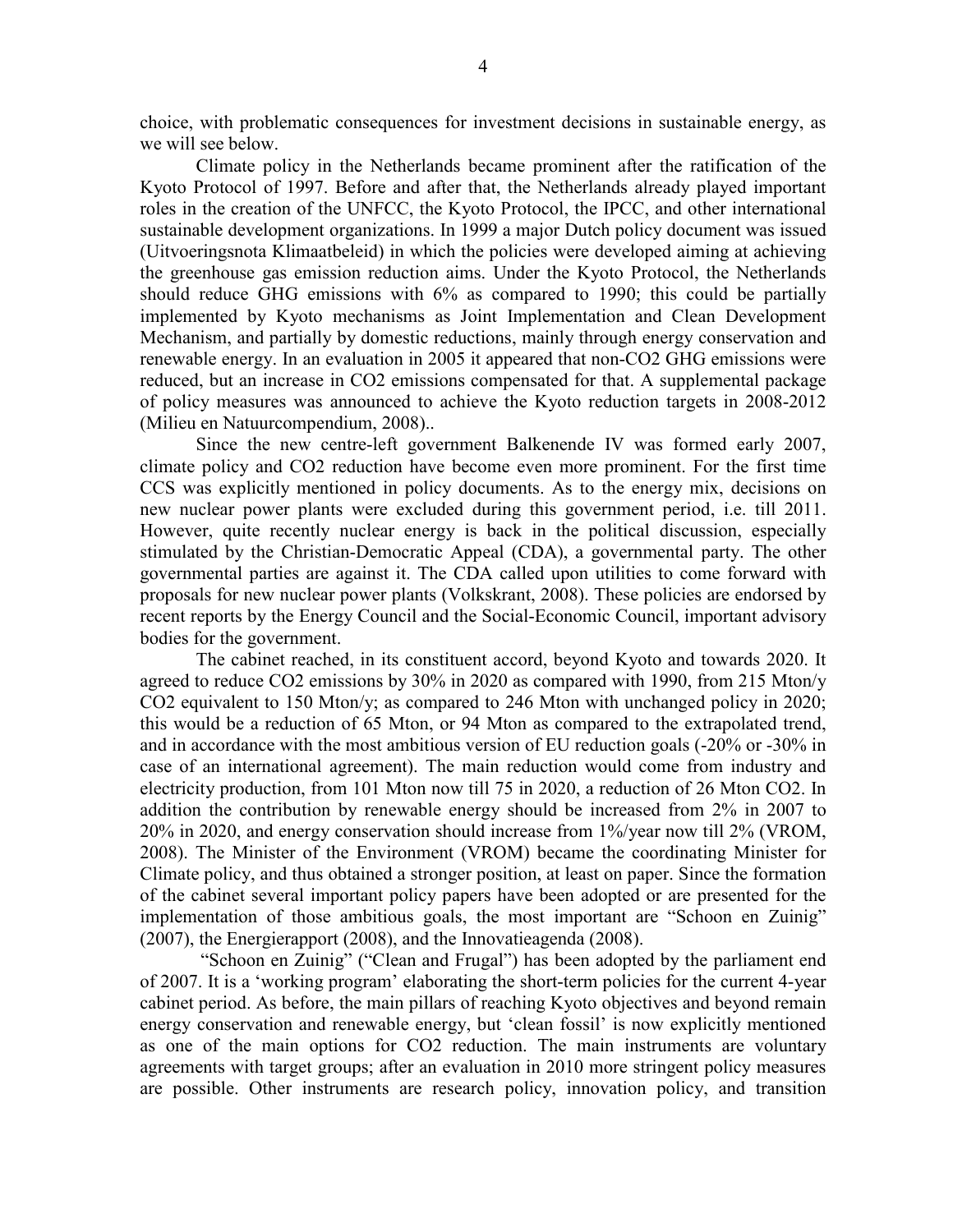management for the long term systemic transition to sustainability. Many policies such as the European Trading Scheme (ETS) for CO2 emissions will be guided by or developed within the context of EU climate policies. As to CCS, the cabinet aims at two large-scale demo projects (out of the 12 proposed by the EU) in 2015 or earlier if possible. CCS should be 'market-conform', with the help of the ETS: CO2 emissions reduction should generate 'credits' and thus funding for the CCS investments. For the present cabinet period, 90 mln EU is available: 60 for two storage demos, and 30 for three capture projects (see sections 5 and 6 below).

The budget for "Schoon en Zuinig is roughly  $\epsilon$  300 million/y for energy conservation,  $\epsilon$  1 billion/y for renewable energy,  $\epsilon$  150-250 million/y for innovation, and  $\epsilon$ 200 million/y international, a total of about  $\epsilon$  1.5-1.9 billion/year.

The "Energy Report' appeared in mid-2008 and has recently been adopted by the Parliament. It addresses the question how to provide for a reliable, affordable, and clean energy provision for the short and the long term. It calls for a 'fundamental systemic change' in order to achieve a sustainable energy system. It takes an international perspective. Interestingly, it sketches three future visions without choosing one: The Netherlands as European power house, with a lot of coal and CCS; The Netherlands as 'energy flex working' with a lot of off-shore wind and natural gas; and The Netherlands as smart energy city, with a lot of local decentralized power, and a very smart grid.

Although the report's perspective is somewhat different than Clean and Frugal, it elaborates the same policy objectives and instruments. Interestingly, a direct coupling is made between the deployment of new coal power plants and the necessity for CCS. However, it also stresses the importance of gas as a "flexible backbone" of electricity provision. In this it follows the recommendations of the new "Regieorgaan Energietransitie", a new independent advisory body that advises about long-term strategies and transitions. It further emphasizes the importance of off-shore and on-shore wind power. It sketches a vision of the "North Sea as a source of energy", including a 'gas-roundabout' (a metaphor), energy storage, and CCS. In this report a description is presented of the Dutch CCS project, which is being developed through the Task Force CCS.

A third policy document is the "Innovation Agenda Energy", which sums op which innovations are necessary and what government policies will help implement them. It is an elaboration of the innovation budget in "Clean and Frugal". It also mentions CCS under the theme "new gas".

In the assessment of the "Schoon en Zuinig" program by ECN (Energy Centre Netherlands), the Dutch ambitions are called ambitious and probably not achievable because too much is dependent on developments elsewhere in Europe and the developments of the CO2 price on the market (ECN, 2008). In the "low" EU scenario, with moderate EU policies and a modest CO2 prices of  $20 \in \mathcal{C}$  (to CO2, it is remarkable that there will be hardly a contribution by CCS is the Netherlands in 2020.

Although VROM (Environment) is now the coordinating Ministry, the role of other Ministries remains important. Especially EZ (Economic Affairs) still has an important voice in energy and climate policies, especially because they are now the centre of the Energy Transition Management. Apparently also the new program director for CCS was moved from VROM to EZ. Further the Ministry of Agriculture plays an important role in transforming agriculture towards a more sustainable form.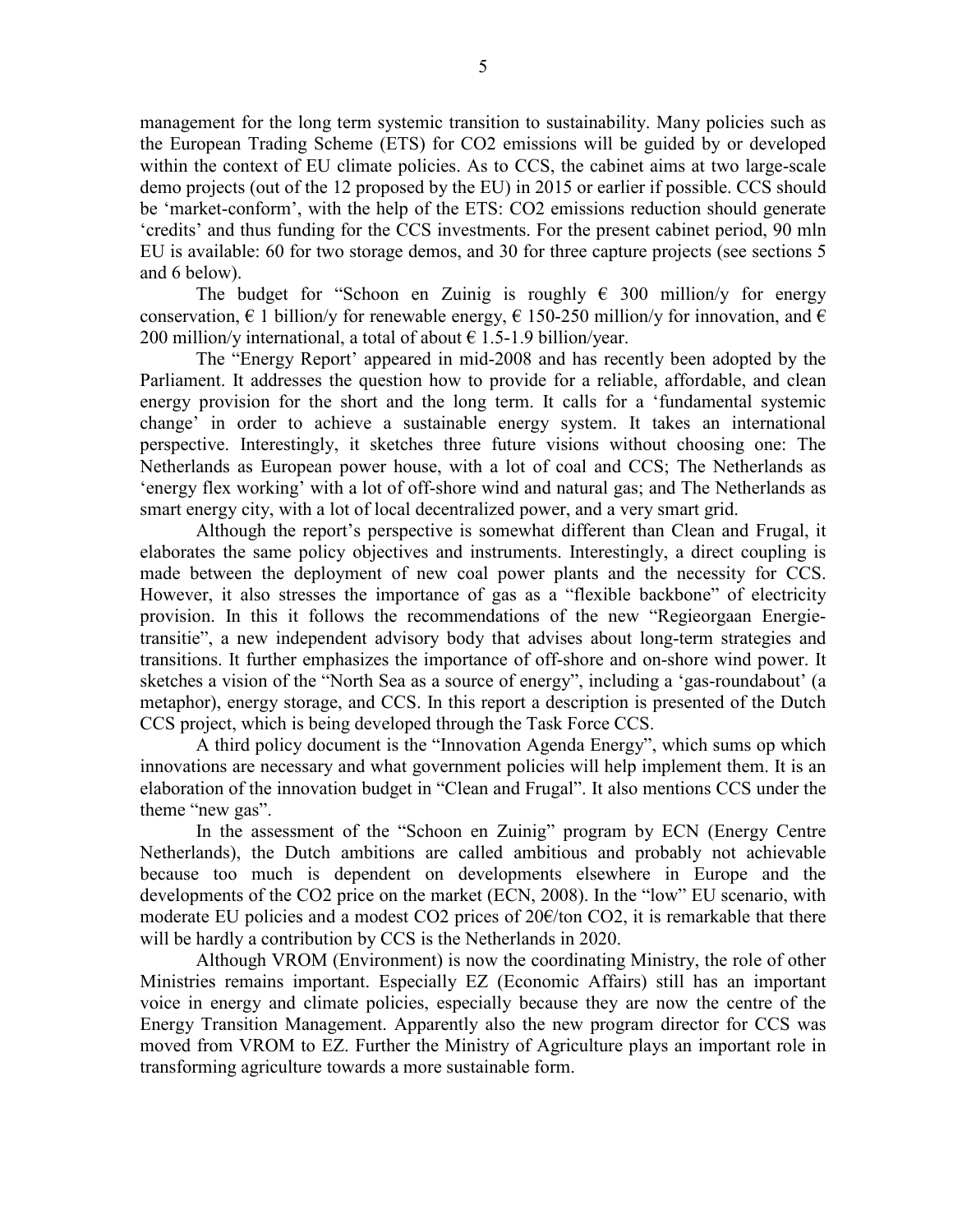As a conclusion we can mention that CCS is a newcomer in the Dutch energy, environmental, and climate policies, as recent as 2007. Before that, it was not much more than a bottom-up research program (see section 5 below).

# 3. Regional CCS developments: Rotterdam and North Netherlands<sup>2</sup>

In The Netherlands two regions are emerging as the main players in the CCS implementation debate: the Port of Rotterdam (also called Rijnmond) and the North-Eastern provinces of Groningen, Drenthe, and Friesland (newly called "Energy Valley"). The latter is important for three reasons: a large potential on-shore storage capacity in smaller natural gas fields and eventually in the major Slochteren natural gas field; the presence of a harbor (Eemshaven) with industrial complexes and power plants; and the stated long-term wish for economic development of this somewhat remote and underdeveloped region.

The former is the Rotterdam port area, mainly west of the city of Rotterdam and including the "Maasvlakte", an area of land created in the North Sea for industrial purposes. It includes the largest harbor in Europe, together with petrochemical and chemical industries and power plants. In 2007 the Rotterdam Climate Initiative (RCI) was formed, under the chairmanship of former Prime Minister Ruud Lubbers, which is a collaboration between the City of Rotterdam, the Port of Rotterdam, the DCMR Environmental Protection Agency Rijnmond, and the industry organization Deltalinqs. This was greatly stimulated by a report of the City of Rotterdam's International Advisory Board, and subsequently by contacts with the Clinton Foundation. Rotterdam became an associate member of the C40, the Large Cities Climate Leadership Group, consisting of 40 large cities in the world who want to reduce their greenhouse gas emissions substantially; although Rotterdam is relatively small, its CO2 emissions are comparable to New York City because of its major industrial and harbor operations.

RCI's stated aim is the realization of 50% CO2 reduction in 2025 as compared to 1990, from 24 Mt tot 12 Mton, as compared to a projected 46 Mt in a trend extrapolation. This is considerably more than the national reduction goal of 30% in 2020. This reduction will be realized by energy saving (7 MT) and sustainable energy (7 Mt), but mainly through CCS in industry (20 Mt). This is of course an enormous challenge.

Apart from climate change arguments, the large CO2 emissions reduction aims are also justified by economic arguments: The Port of Rotterdam is highly dependent on fossil fuels (coal fired power plants and refineries), and wants to keep its leading position during the energy transition to sustainable energy; the geographical position of Rotterdam with a large concentration of CO2 emitters and nearby storage capacity, as well as the availability of residual heat, makes CCS less expensive as compared to other locationsand thus attractive for business; moreover Rotterdam could export technology and knowledge if it could develop as a frontrunner in deployment of CCS.

In a recent report by RCI and DCMR a plan is presented how to achieve 20 Mton CO2 reduction through CCS (RCI 2008). In the first phase, till 2015, a CCS capacity of 5 Mton CO2/year will be reached; in the second phase till 2020 this will grow to 15 Mton CO2/year, and finally 20 Mton CO2/year will be reached in 2025. The comparative advantages of Rijnmond are: availability of streams of highly concentrated CO2; an existing pipeline infrastructure that can serve as a start; a relatively short distance to both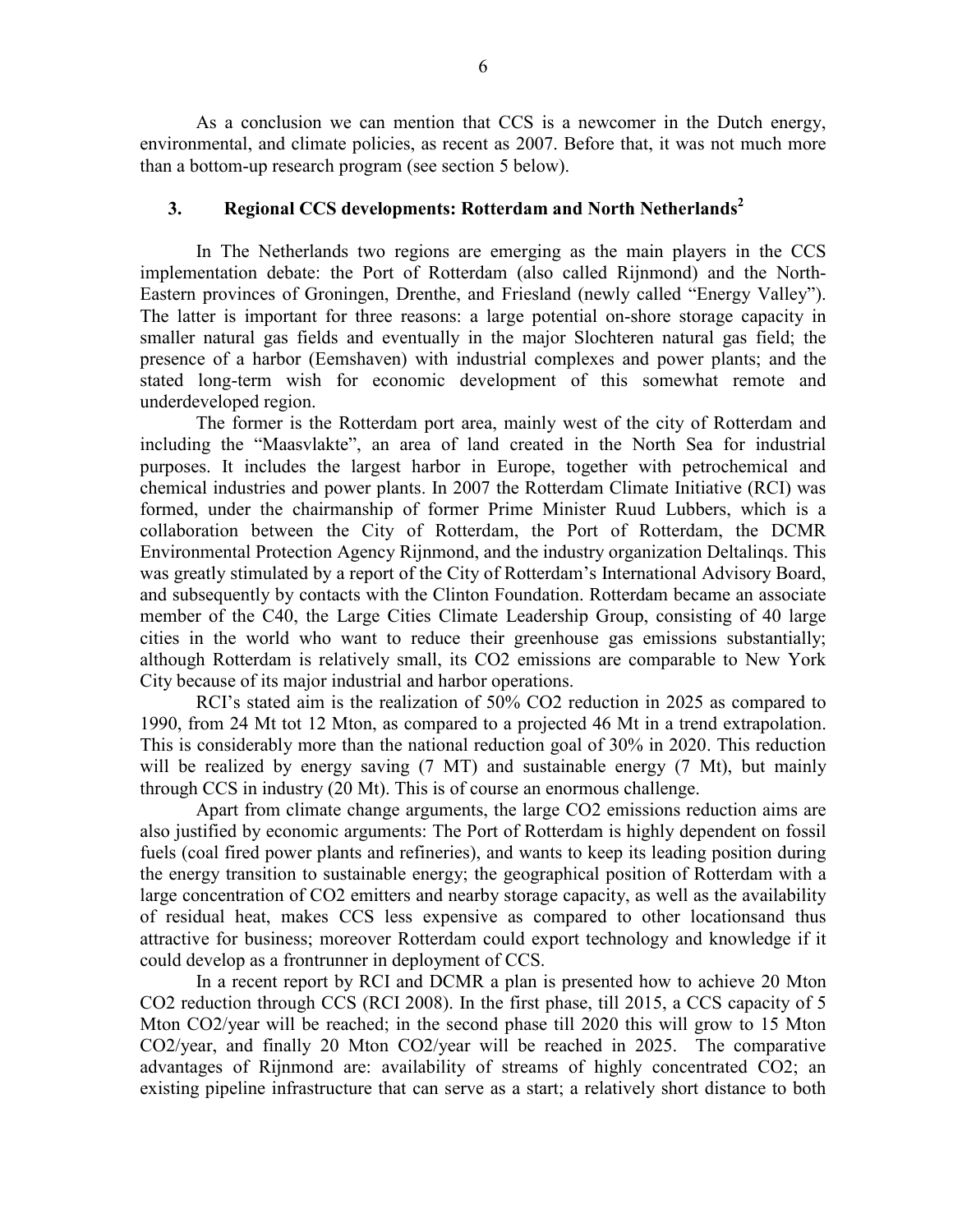onshore and offshore storage; a high concentration of energy-intensive industries; the availability of residual heat; and a favorable location compared to other high-CO2 emission areas like Antwerpen and the German Ruhr region.

Rijnmond has a large number of 'pure' CO2 point emissions in existing industrial installations, mainly from the production of hydrogen and biofuels. From these installations, and by post-combustion technologies, it would be comparatively less expensive to capture and compress CO2; this may amount to 2.9 Mt out of the total of 5.0 Mton CO2 in 2015. Post-combustion technologies are yet in the demonstration phase: recently a demo plant by TNO and E.On has been opened in Rijnmond. Post-combustion technology is still expensive (40 EU/ton); if the present technology based on amines could be replaced by ammonia technology this could be reduced to 13  $\epsilon$ /ton. Also there is a lot of heat of good quality available in the Botlek area which could lower the costs by  $4 \text{ }\epsilon$ /ton CO2.

For the transportation of CO2 there is an existing pipeline that would have to be expanded to a network; for the first 5 Mton CO2 this would cost  $\epsilon$  270 million; this would lead to transport costs of 20-22  $\epsilon$ /ton.

Storage of CO2 for RCI is mainly foreseen offshore (estimated capacity 1144 Mton) and on-shore (1616 Mton). The best location is on the North Sea, and many smaller locations are foreseen on-shore. The on-shore location of Barendrecht (17 km from Shell-Pernis) is however considered crucial to acquire expertise in the management of CO2 storage, but is also considered crucial for the development of a regulatory framework. For CO2 storage on this location, a former natural gas field, requests for a permit and a subsidy have been submitted Shell, and this has already led to concerns by the local authorities and population (see section 7 below). The costs of storage are estimated 4.5-6.5  $\epsilon$ /ton CO2. It is unknown if long-term costs of monitoring are included.

The total costs for capture, transport, and storage are thus calculated in the range of 25-57  $\epsilon$ /ton, with the largest uncertainty in the capture. This is in the same range as the estimates by the European commission, which estimates that the price of emission rights from the ETS (the European CO2 Emission Trading Scheme) should be in the order of 39- 45  $€/ton$  in order to jumpstart CCS.

For the first phase until 2015 the investment costs are calculated as nearly  $\epsilon$  300 million for infrastructure development and 400 million for demonstrating capture. In addition, the pre-investment costs for phase 2 (2015-2020), which should be made in phase 1, are estimated as about  $\epsilon$  165 million. According to the RCI, both the national government and the EU will have to play important roles in financing these developments.

 In 2007 the Mayor of Rotterdam signed an Intention Statement with the Minister of the Environment. In this, the Minister intends to create the necessary governance conditions for facilitation CCS, including inclusion of CCS in the European Trading System, and taking away regulatory barriers for implementation. No provisions have been made for extra financing by the Dutch government.

The developments in Energy Valley, in the North East of the Netherlands, are less elaborated and smaller in scale. In a speech, Max van den Berg, the governor of the Province of Groningen, stated on April 3, 2008 that the 4 Northern provinces and the central government have signed an accord in which they agreed to reduce CO2 emissions in the region by 4.5 Mton in 2011. He elaborated the strong position of the North with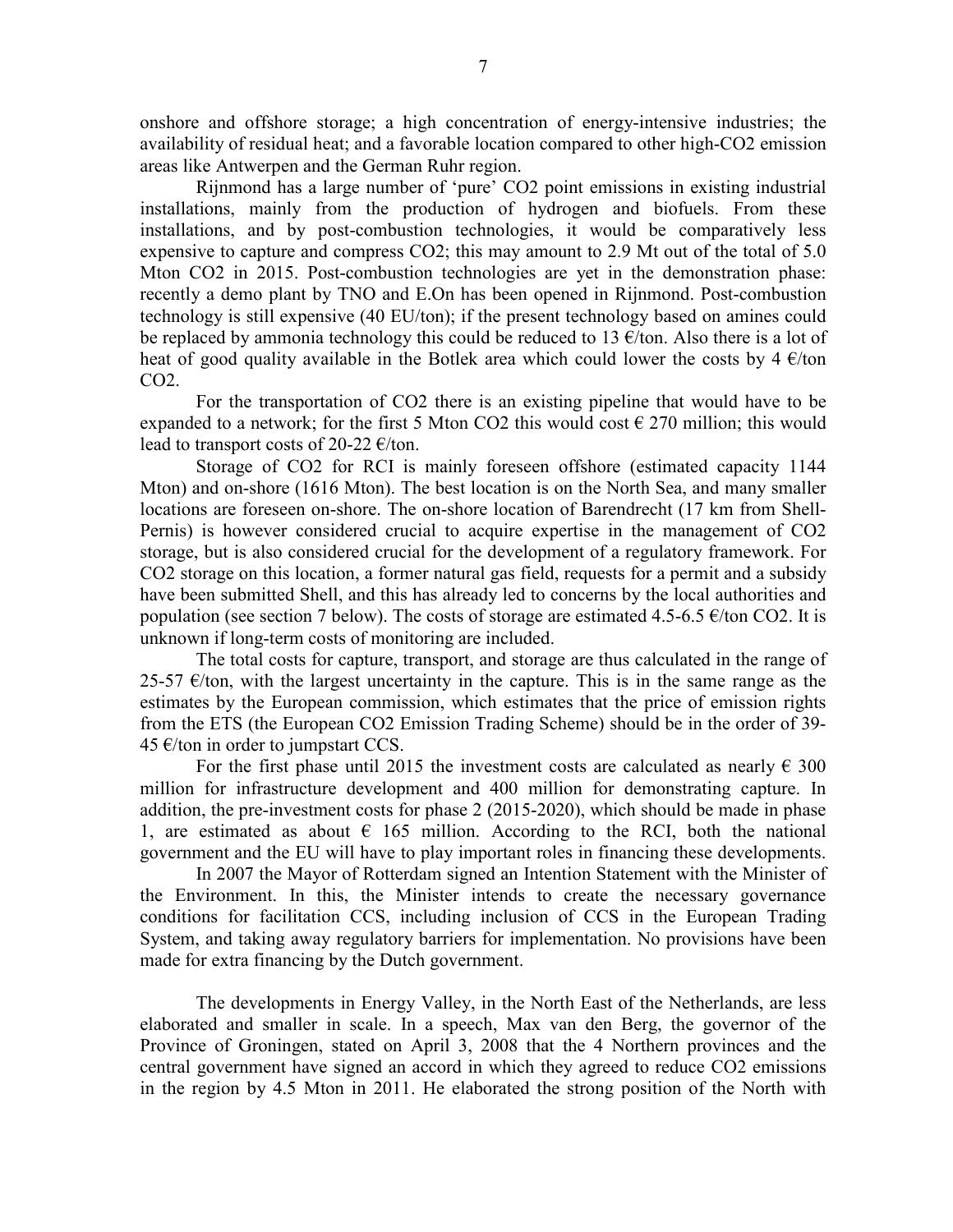respect to CCS: extensive storage capacity, a strong knowledge base, and the building of 4 new power plants, two of them just across the border in Germany, three of which are coal fired power plants. He proudly announced that RWE and Gasunie are collaborating in building a CCS demo in RWE's new powder coal power plant of 1600 MW, for  $\epsilon$  100 M, to be finished in 2015, with a storage capacity of 0.1 Mton CO2 (Van den Berg, 2008). It is not clear if this would be one of the 10-12 large EU demos as proposed by the EU; it seems to be a high investment for a relatively low capacity of capture and storage (0,1 Mton as compared to 8.3-9.3 Mton CO2 emissions). It is also not clear how this investment capital will be raised and how much the government will contribute.

It appears that the regional initiatives, and especially the Rotterdam Climate Initiative, play a major role in stimulating the policy development on the national level. The regional initiatives are more 'hands-on', and the problems encountered there are fueling the national scene. The regional initiatives need national support by legislation and also through funding. There are strong, also personal, links between the Rotterdam Climate Initiative, the Energy Valley Initiative, and the national CCS Task Force. Also between the various regional initiatives there is a 'friendly competition' with a lot of mutual support.

# 4.  $CCS$  and new coal power plants<sup>3</sup>

A complication for the discussion on CCS are the discussions around the intended investments in new coal power plants in the Netherlands. End of 2007 no less than five coal power plants were planned in the Netherlands. Under a coal covenant of 2002 between the government and the electrical utilities, these plants should have the same CO2 and other emissions as compared to natural gas power plants (with an intended CO2 reduction of 3 Mton CO2 in 2012). The main mechanism to achieve less CO2 emissions is by mixing in biomass as feedstock. However, there is a maximum how much biomass can be mixed in, and biomass does not help to mitigate other emissions from burning or gasifying coal. Also it appears to be far from sure if the stored CO2 from this biomass can be counted in the mechanism of the ETS, so its benefits may not be counted in the European trading scheme. It is far from clear at this moment if the covenant is being implemented and what its present status is.

Three companies, the German RWE and E.On, and the Belgian/French company Electrabel, have concrete investment plans. RWE plans to build a 1600 MW power plant in the Eemshaven in 2011-2012, and Electrabel has two plans: one 800 MW in the Maasvlakte in 2012, and possibly one other 800 MW plant in the Eemshaven, also in 2012. E.On already started constructing its new 1070 MW coal power plant in the Maasvlakte. All these power plants will be built capture ready, although it is at this moment completely unknown what that actually means, except for making reservations for space.

Two other Dutch companies cancelled or postponed their plans. Essent has cancelled its plans, partially because of increasing costs, and partially because of public opposition, led by Greenpeace. Nuon, a major Dutch electricity utility who is building a 'multifuel' Magnum power plant (largely coal gasification) in the Eemshaven, has decided to postpone the building of their coal gasification unit; they are now building the natural gas power units. They claim that they will only build a coal power plant if the CO2 could be captured. For this they are experimenting in another coal gasification plant in Buggenum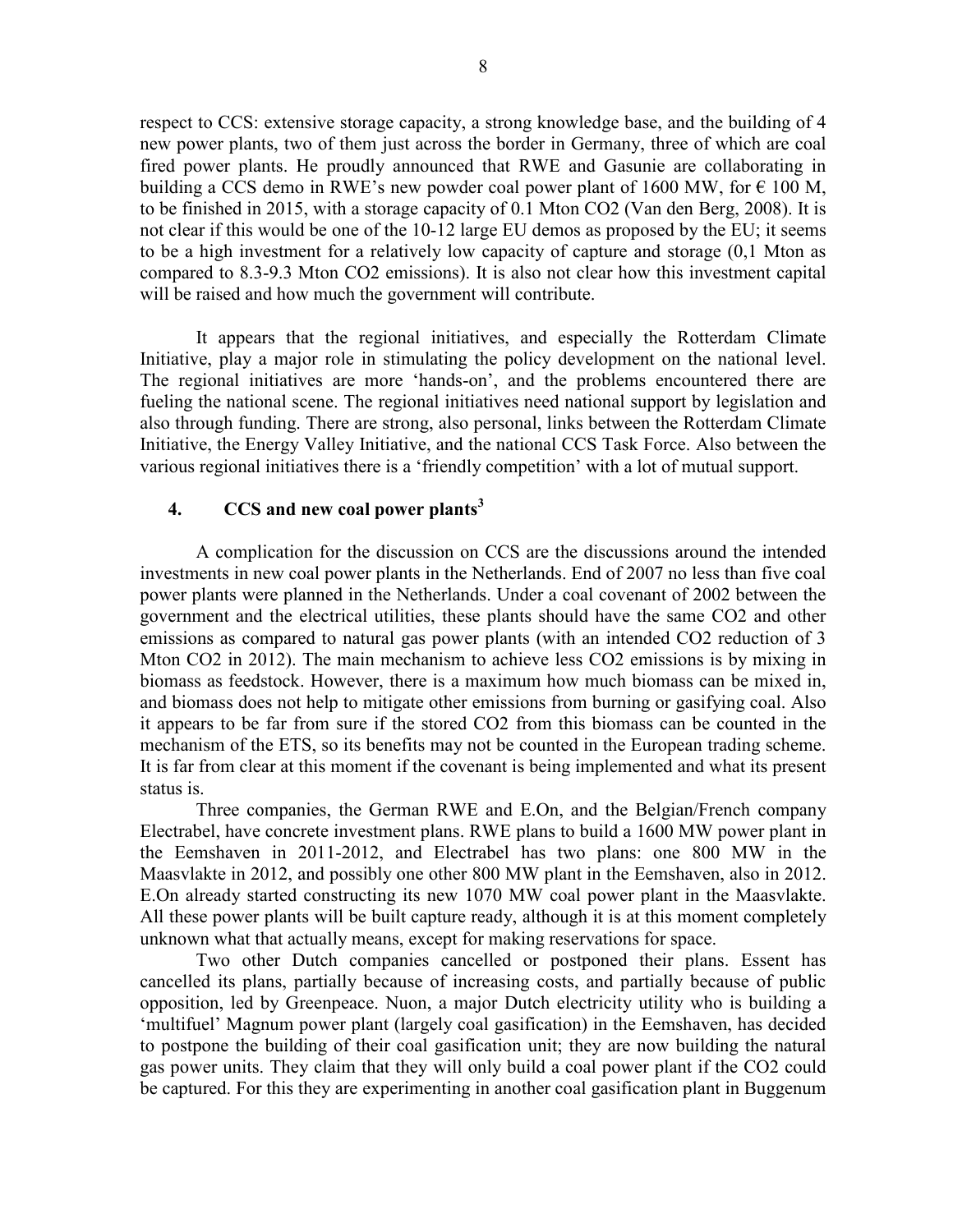with pre-combustion technology, which they develop themselves (subsidized by the government) and which is according to them very promising. They claim that the energy penalty for this pre-combustion capture is negligible, while for post-combustion capture it may be as high as 30%. According to Nuon their main driver is environmental stewardship.

Greenpeace is leading the public opposition against coal power plants. Their main argument is twofold: coal is a dirty technology over the entire chain, from mining to combustion, and alternatives (conservation and renewables) are available. The second argument is specifically about climate change: coal combustion emits more CO2 than any other fuel, and it seems to be counterproductive from a climate change perspective to switch towards coal. In the vision of Greenpeace CCS is used as the main argument to push for new coal power plants, and thus is used as a fig leave.

It is true that there are many questions and issues around these coal power plants, which relate directly to CCS. The first is, why to build so much new electricity capacity in the first place, in a period where the Dutch cabinet aims to achieve demand reduction by energy conservation, and aims to increase renewables form 2 tot 20 % in 2020? A recent report claims that the Netherlands may even change from an electricity importer to an electricity exporter (Seebregts et al, 2008). The main reason seems to be that large multinational utilities make their investment decisions on an European scale rather than on a country level; and The Netherlands have obvious comparative advantages (deep harbor access, availability of space, favorable government policies).

The second question is: why coal? Obviously coal power plants have lower direct investment costs than gas power plants or other alternatives. However, many studies have mentioned the high indirect costs, the high emissions, the accidents and environmental burden of coal mining, and others. Recent studies confirm that when the external costs (especially CO2 emissions) are included, natural gas has the lowest costs, while coal power plants have the highest (Sevenster et al, 2007). The societal costs of a 1000 MW coal power plant are calculated as 130 million €/year.

A study by SOMO, the research centre for multinational corporations in Amsterdam, commissioned by Greenpeace, gives a clear picture how profitable coal power plants are for the main electricity utilities in the Netherlands. (Wilde-Ramsing, 2007) All utilities show steeply increasing profits from 2002-2006, with increasing dividends for the shareholders. For the Dutch companies these are mainly provinces and municipalities. All companies had a high percentage of coal (and gas), and a very low percentage of renewables; some of the foreign companies also a high percentage of nuclear. RWE for instance generates electricity from 40% lignite, 27% coal, and 26 % nuclear, with 5% natural gas and 2% renewables. Their profits went up from  $\epsilon$  1.7 billion to  $\epsilon$  2.7 billion in three years. This suggests that profit making, and not climate change, is the main driving force behind the large investments in new coal power plants. That is not surprising after liberalization and privatization of power utilities.

A third question is: how do these coal power plants influence the level of CO2 emissions in the Netherlands? If all these power plants will be built, the effect will be a large increase in CO2 emissions rather than a decrease. According to Seebregts et al (2008) the E.On Maasvlakte will emit 5.3 Mton CO2, the Electrabel Maasvlakte 4.2 Mton, the RWE Eemshaven 9.3 Mton.

| company | location | capacity | emissions | $\Omega$ | with |
|---------|----------|----------|-----------|----------|------|
|---------|----------|----------|-----------|----------|------|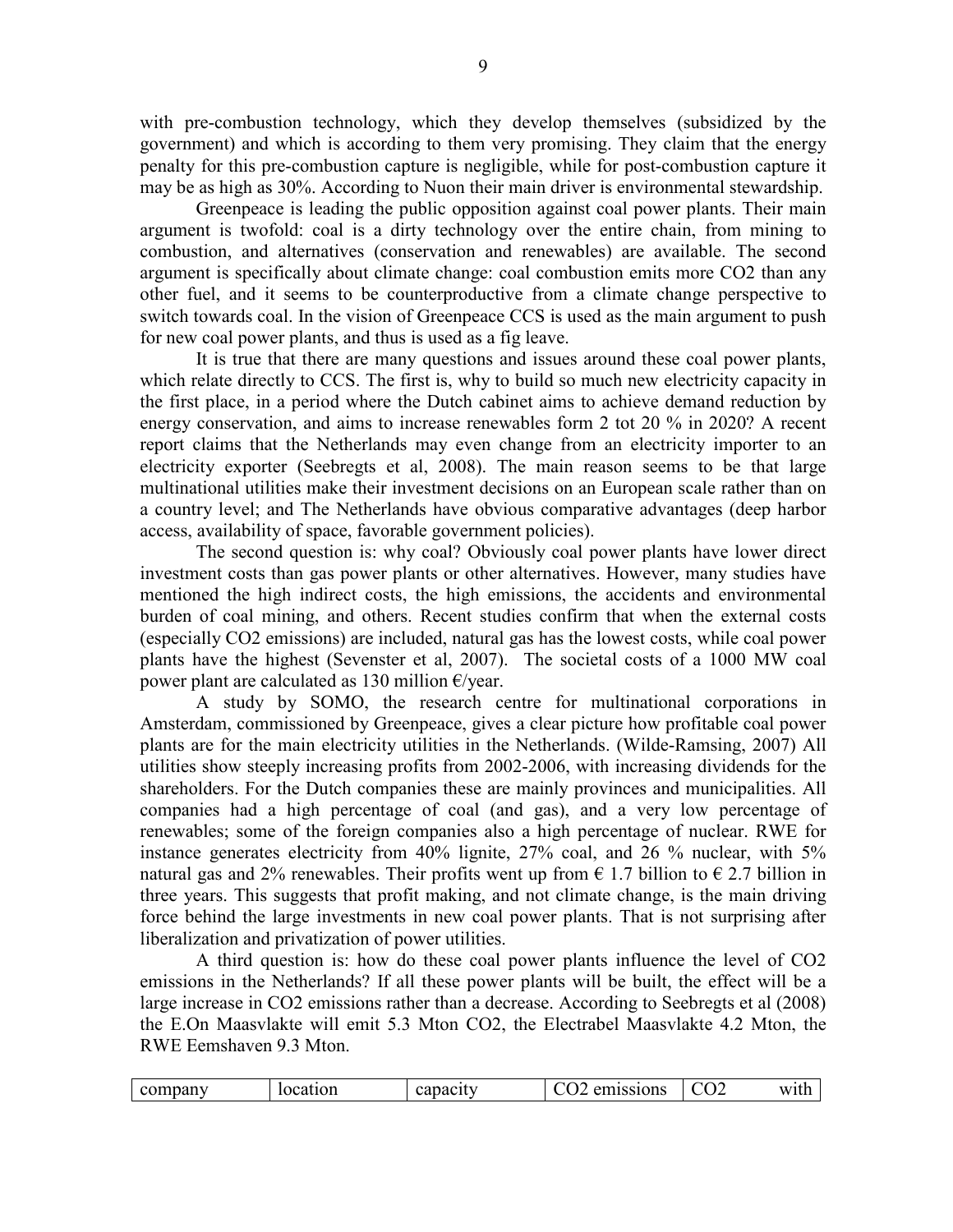|            |            |           |          | biomass  |
|------------|------------|-----------|----------|----------|
| E.On       | Maasvlakte | 1070 MW   | 6.2 Mton | 5.3 Mton |
| Electrabel | Maasvlakte | 800 MW    | 4.2 Mton | 1.6 Mton |
| <b>RWE</b> | Eemshaven  | 1600 MW   | 9.3 Mton | 8.3 Mton |
| Nuon       | Eemshaven  | 1200-1400 | 6.1 Mton | 3.0 Mton |

Table 1: CO2 emissions from planned coal power plants

The Dutch cabinet states that the new coal power plants can only be built if they comply with the emissions standards; they also hope (but cannot enforce yet) that they will be capture ready. The Minister of the Environment was originally not very happy with these new coal power plants, and stated that she does not have the instruments to stop them if they comply with standards; this is a consequence of the deregulation and privatization of the 90s. Recently she changed her mind and defends coal power plants in combination with CCS as an argument not to build nuclear power plants.

It is hard to see how the building of new coal power capacity which will emit 20-26 Mton CO2 extra into the atmosphere will help to achieve the intended 60-65 Mton CO2 reduction in the Netherlands, even if these power plants would replace older and less efficient power plants. One argument is that the European Emission Trading scheme ETS (CO2) will take care of reaching the aim of -20% or -30% CO2 reduction in 2020, by means of the CO2 emissions cap. This may not be realistic: the effect of such a high cap might be such a spike in the CO2 price that it cannot be accommodated by the companies, and thus political pressure will grow to soften the cap.

It appears that the Dutch CO2 emissions from electricity generation have become subject to European policy rather than Dutch policy. Building new modern coal power plants in the Netherlands thus might enable to close down much more polluting old German lignite plants. It is strange that the ambitious and formally adopted Dutch climate policy plan nominally includes the emission of electricity power plants, which it cannot influence or reduce.

 Next there are questions about the fuel mix of electricity production with respect to variability and peak use. In a scenario with such a large increase in coal power plants, there will be less room for the (also planned) 2 MW offshore wind. In order to balance the variability in such a large amount of wind power, a highly variable backup is necessary, which needs to be provided by gas turbines and other variable sources, and which cannot be provided by coal (or nuclear). Thus, the planned coal power plants may push the offshore wind plans towards the sidelines.

Finally, CCS is used in the public debate to justify the coal power plants. CCS is mentioned in all investment plans as a technology that will mitigate the CO2 emissions. However, as we know it is far from sure that CCS will ever be available on a large scale, and what the time frame will be. Not mentioned is that in the most optimal case CCS will be not earlier than 2020 fully operational, while most coal power plants are planned for about 2012, with probably more to come between 2012-2020. This means that for many years the plants will emit CO2 without capture. Also not mentioned is that especially postemission capture as intended by all except Nuon carries a huge energy penalty, meaning that 20-40% of the new power will go into capturing and storing CO2, while causing more other emissions.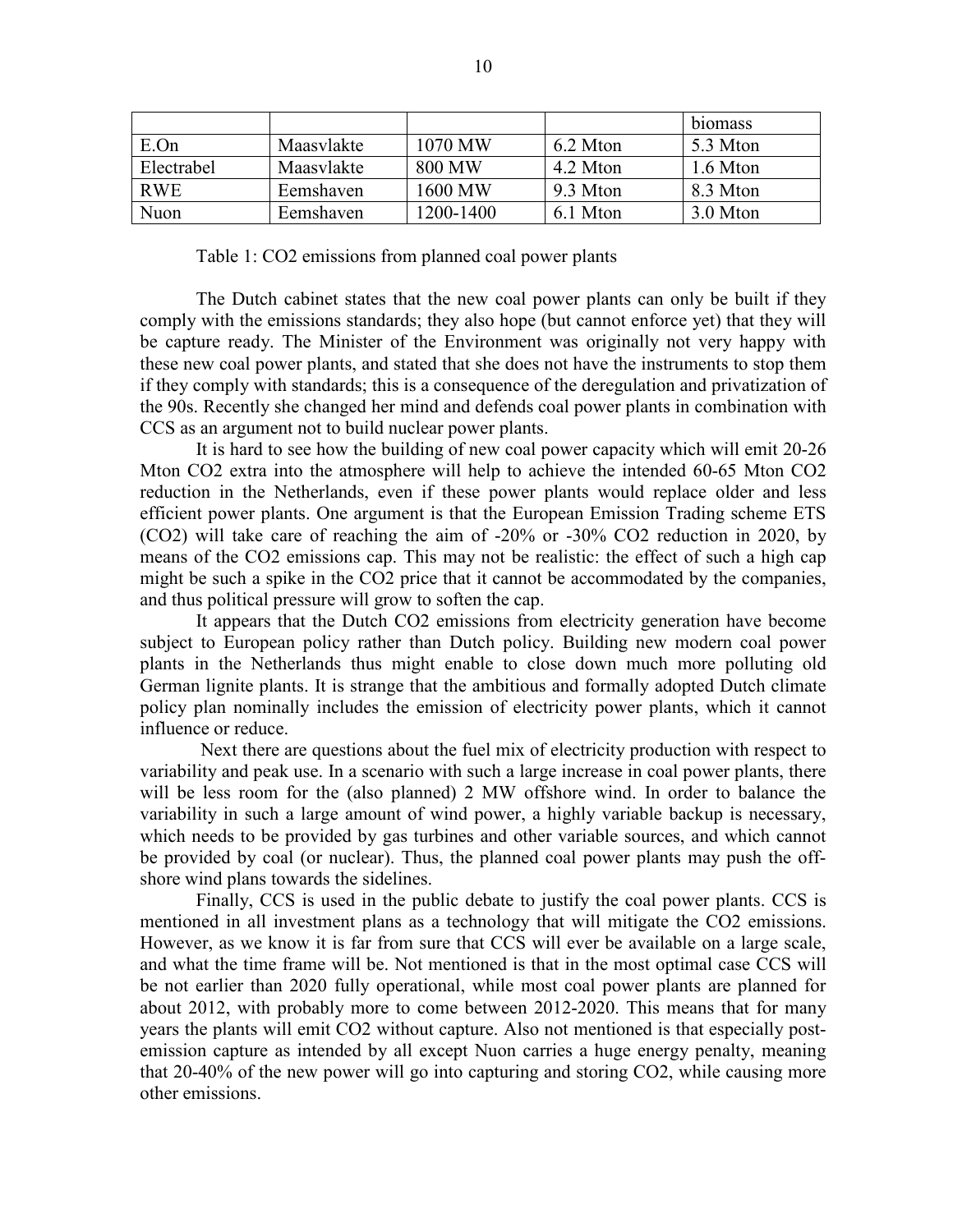# 5. The role of bottom-up CCS research in the Netherlands<sup>4</sup>

The emergence of CCS in the Netherlands was at first very slow, and recently surprisingly rapid. Back in the 90s of the previous century, there was just one person in the Ministry of the Environment (Mr. Jip Lenstra) who pleaded for CCS. For nearly everybody else, CCS was considered a "dirty end-of-pipe solution". The University of Utrecht had its first study and PhD dissertation around 1990, and in 1992 they organized the first international conference on CCS in Amsterdam. In 1998 the Utrecht University Centre for Energy Research was founded, with a program based on what they called the 'trias energetica': energy conservation, renewable energy, and 'clean fossil'. But as late as in 2003 money became available (from a competitive bid for 'research infrastructure funds' from Dutch natural gas remits) to finance CCS research on a somewhat larger scale, and in 2004 the 5-year CATO program (Dutch acronym for CCS) was launched with a budget of about  $\epsilon$  25 million, about half of which was financed by the government. This thus was a truly bottom-up initiative led by academic scientists.

CATO consists of seven work packages: System Analysis and Transition, Capture of CO2, Storage of CO2, Mineralization, Monitoring, Safety and Regulations, Communications, and Management and knowledge transfer (CATO, 2008). It is novel in the sense that many different research groups from very different fields of expertise are working together on a common objective. Several of the work packages are specifically aimed at integration. Some issues that emerged were: criteria for sustainability of CCS systems; which of the many technological options are most promising or desirable; questions about storage potential, safety, and ecological risks, as well as the accessibility of storage sites for injection.

CATO is led by a consortium which includes major Dutch Universities, Shell Netherlands, other energy and gas companies, the Dutch government, Energy Centre Netherlands, TNO, and NGOs like Greenpeace Netherlands, Netherlands Foundation for Nature and Environment, and WWF (Netherlands). In the beginning the Dutch government was hardly interested, but that changed quite quickly. End 2005 a Working Group Clean Fossil was formed who reported very quickly, mid 2006 (Platform Nieuw Gas, 2006). By early 2007, the newly formed Dutch government Balkenende-4 endorsed the CCS policy including the intention to build 1-2 of the 12 European large demos in the Netherlands. The Ministry of Economic affairs also funded in 2007 three small scale CO2-capture demonstration projects with total project costs of 140 million Euro.

The CATO program quickly became seen internationally as the "National research program" on CCS of the Netherlands. However, it was not designed as a national research program, and was not equipped to advice the government on all issues that were raised, like accountability, liability, insurance, long-term governance of storage sites, and others. Thus soon after the favorable mid-term evaluation of the program a plea for a follow-up 'CATO-2' program was heard.

In 2007 the CATO program got a new chairman (Mr. Stan Dessens, a former Director-General Energy of the Ministry of Economic Affairs) who also chairs the new Task Force installed in 2008 by the government, thus strongly increasing both the profile of CATO and its interaction with the Task Force.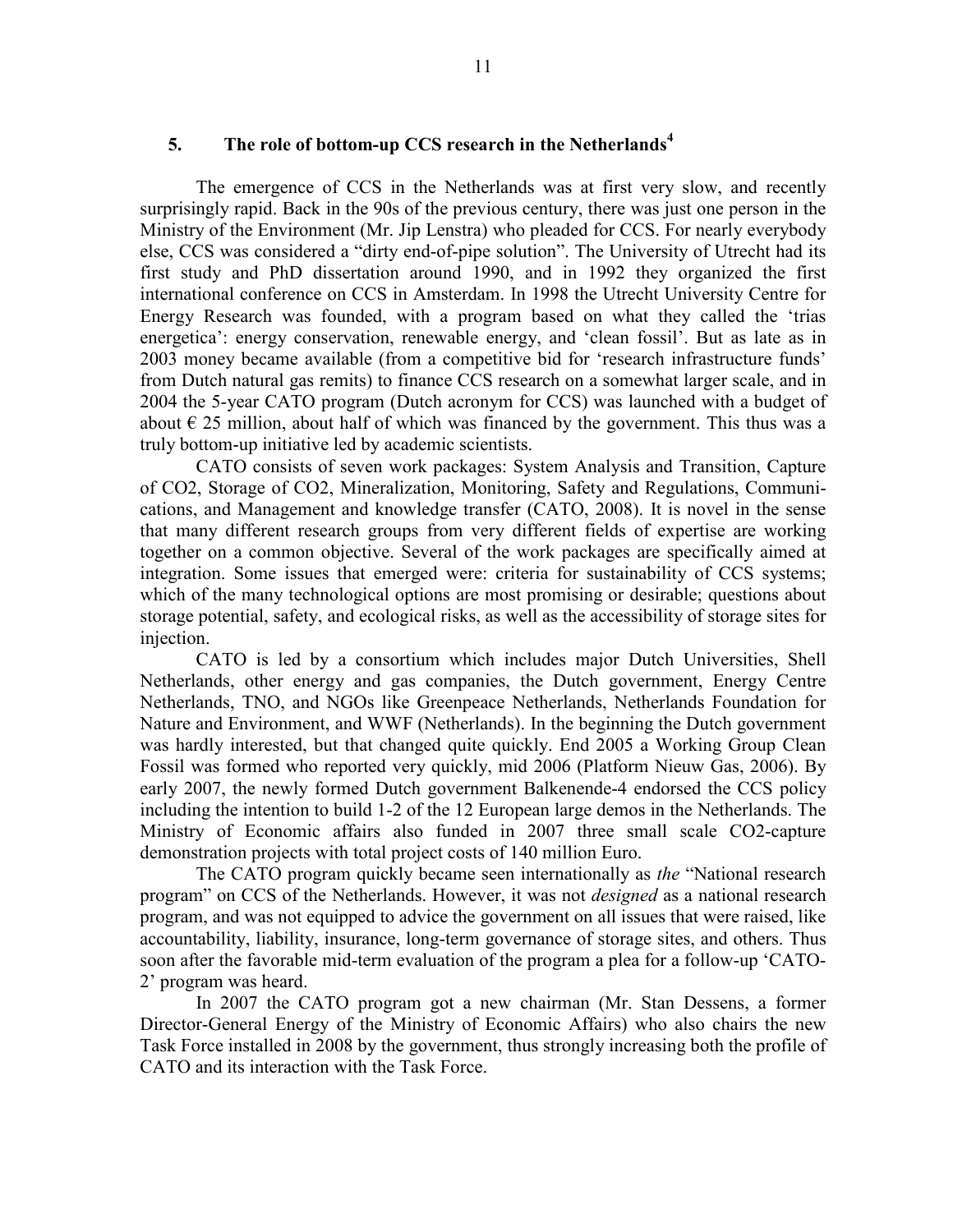### 6. Latest developments and future of CCS in the Netherlands<sup>5</sup>

On April 3, 2008, the newly formed Task Force CCS was announced by the Dutch Minister of the Environment, on a national meeting of CCS. The occasion was the festive opening of a pilot CO2 capture plant by TNO and CATO, together with E.On. The CCS Task Force consists of important persons from Industry and Government, including a former Prime Minister, a Provincial Governor, the chairman of Shell Netherlands, a Director of Gasunie, and many others, including the director of the Netherlands Foundation for Nature and Environment (SenterNovem, 2008). Greenpeace, who did participate in the CATO project, chose not to be part of the Task Force.

Its main task is to create conditions for application of large-scale CCS in Rijnmond and North Netherlands. These conditions are: a market-ready technology, organization of the infrastructure, policy and juridical facilitation, financial arrangements, and societal endorsement. In four phases there will be till 2012 at least four capture and two storage projects; from 2012-2015 the building of two large demo projects; from 2015-2020 storage of CO2 in these large demo projects, and from 2020 large-scale industrial implementation of CO2 storage. In addition there will be CATO-2 for innovation and research in phase one; choices for storage sites, and the development of infrastructure in phase two; and financial arrangements for the short and the longer term. As to societal endorsement, the aim is a positive image of CCS. The political context is to help realize the policy objective of -30% CO2 emissions in 2020.

A crucial issue is the capture technology, which needs to be further developed and to become more cost-effective. Another crucial issue is societal acceptance, which is clearly identified by the Task Force as a major issue which is difficult to manage.

CATO-2 will be much larger than CATO-1, about  $\epsilon$  100 million, and will be managed by TNO rather than by Utrecht University, to enable closer collaboration with industry. TNO itself has a strong knowledge base on soil technology.

Former Prime Minister Lubbers, now the chairman of the Climate Initiative Rotterdam and a member of the newly installed CCS Task Force, elaborated the plans both for CCS in Rotterdam and for the Netherlands (Lubbers, 2008). He presented the plans of the CCS Task Force, stressing two additional points: that The Netherlands have the best conditions in the world to realize CO2 capture, because of its knowledge base and the strong concentration of industries in Rijnmond; in addition there is the availability of residual heat which will be used for capture. He called for a thorough analysis of the onshore and off-shore storage capacity. Even with the 'polluter pays principle' and the ETS system, 'transitional' government money will be needed to facilitate pilot projects, transport infrastructure, and storage investments. This is at odds with the position of the environmental movement as we will see below in section 7. The total investment for this will be  $\epsilon$  270 million, to be co-financed by the government as co-investor or as contributor to transport and storage costs. In addition, 3-4 demo projects will be developed, each with an investment of  $\epsilon$  100 million in the period 2009-2011; one third of the costs will have to be financed by the government.

In addition Mr. Jan van den Heuvel of the Rijnmond Environmental Authority sketched the plans to develop the Rotterdam Port area ("Rijnmond") into a major hub for CCS (Van den Heuvel, 2008). Around Rotterdam there is a high concentration of CO2 point sources, the proximity of storage sites both on-shore and off-shore, there is already an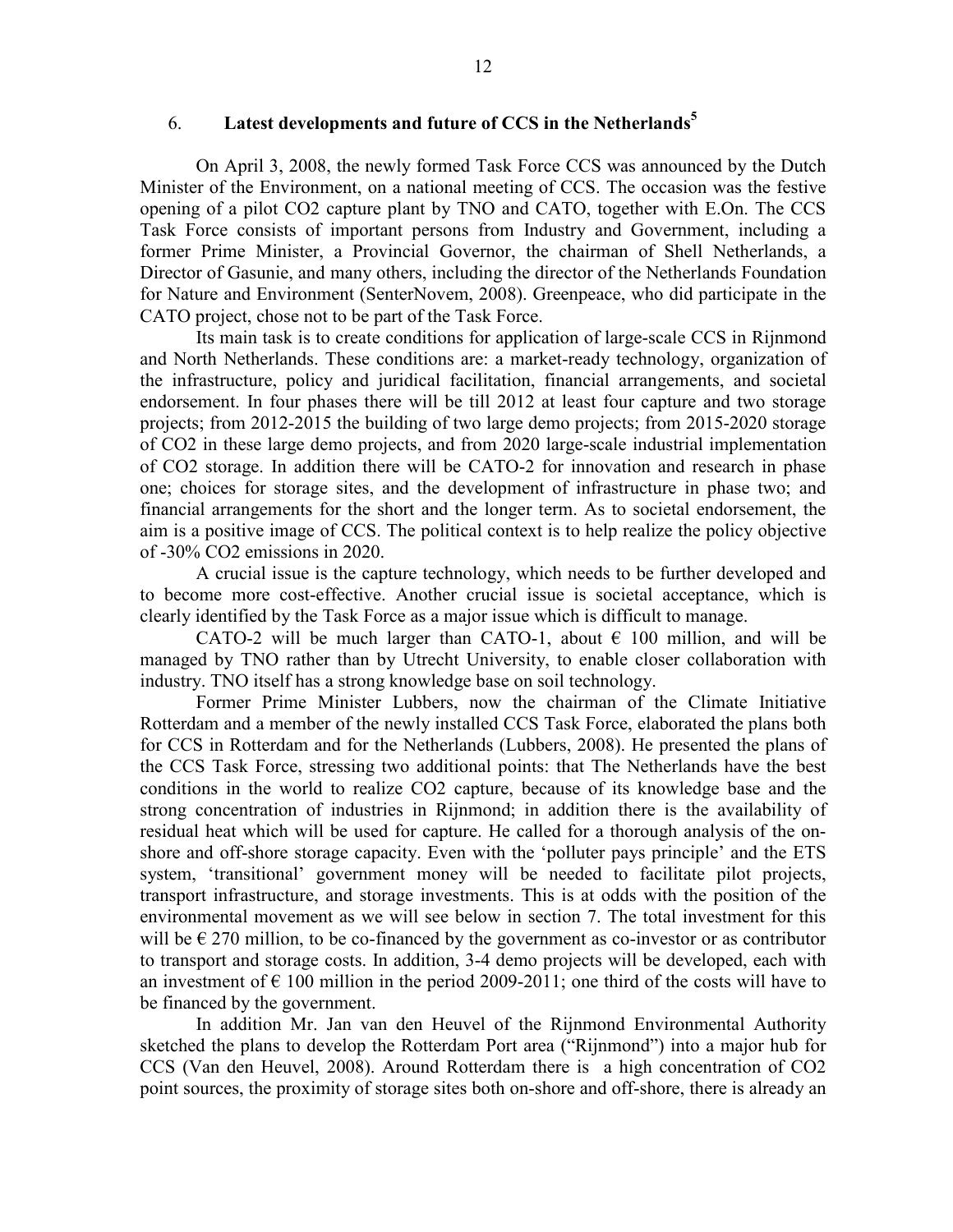existing CO2 infrastructure which might be in the future connected to the Antwerpen harbor in Belgium and the German Ruhrgebiet. In addition, local greenhouses could also be connected.

Also on April 3, Mr. Bert Stuij from SenterNovem, an energy development company liaised with the Ministry of Economic Affairs, elaborated the above mentioned plans for a 90 MEU impulse for three capture projects (30 MEU subsidy) and two storage projects (60 MEU subsidy) (Stuij, 2008). The subsidy funding comes from the "Borssele deal": a deal between the government and the operators of the only Dutch nuclear power plant to prolong the lifetime of that plant, and in exchange to fund GHG emission reduction projects. The first is a post-combustion cryogenic CO2 capture project at an existing E.On gas-fired combined heat and power (CHP) plant at the Maasvlakte, where 50% of the 'cold' is provided by a nearby LNG terminal. This technology would act as a pilot for the largescale capture (2 Mton CO2) to be realized in the Eneco 850 MW gas-fired power plant to be built in the Maasvlakte in 2011.

The second is a precombustion capture unit at the Nuon combined IGCC-coal and biomass gasifier at Buggenum. This technology is a pilot for the intended multi-fuel power plant to be built by Nuon in the Eemshaven. The third is an oxyfuel plant which uses pure oxygen for combustion, to be realized in the North of the Netherlands.

The first two projects are going more or less as planned, with some delay; the first technology is key for adding CCS to existing power plants; the second is key for CCS in combination with the next generation Integrated Gasification Combine Cycle (IGCC) plants. The third project is another key technology with potential global significance, but still in the development stage with still many uncertainties.

# 7. Societal acceptance of  $CCS<sup>6</sup>$

Societal acceptance of CCS is widely seen as crucial for its eventual implementation. The CCS task force sees it as one of its most important tasks. However, little has been done thus far to achieve this. CCS remains relatively unknown with the wider public, and is mainly known in policy circles, in the related business, and in some academic circles. This is remarkable because there might be wide societal resistance, ranging from 'NUMBY' (not under my backyard) to resistance to large-scale infrastructural works like CO2 pipelines, as well as resistance against the long-term liabilities.

Back in the 90s of the previous century, CCS was mainly considered a "dirty endof-pipe solution". An important element to create a more positive attitude for CCS internationally and in the Netherlands has been the special IPCC report on CCS of 2005 (IPCC, 2005). In this report CCS was presented as a viable mitigation option for CO2 emissions.

Dr. Leo Meyer, the head of the Technical Support Unit of IPCC Working Group 3, who played an important role in the production of the IPCC CCS report, states in a personal capacity that he warns against too much optimism about CCS: no large-scale electricity production project world-wide has been implemented yet, a few projects have been cancelled; CCS is 'sold' as a bridge technology but that is a dubious argument, and a societal controversy like nuclear energy is very well thinkable. This is a remarkable position for somebody who has played an important role in producing the IPCC CCS report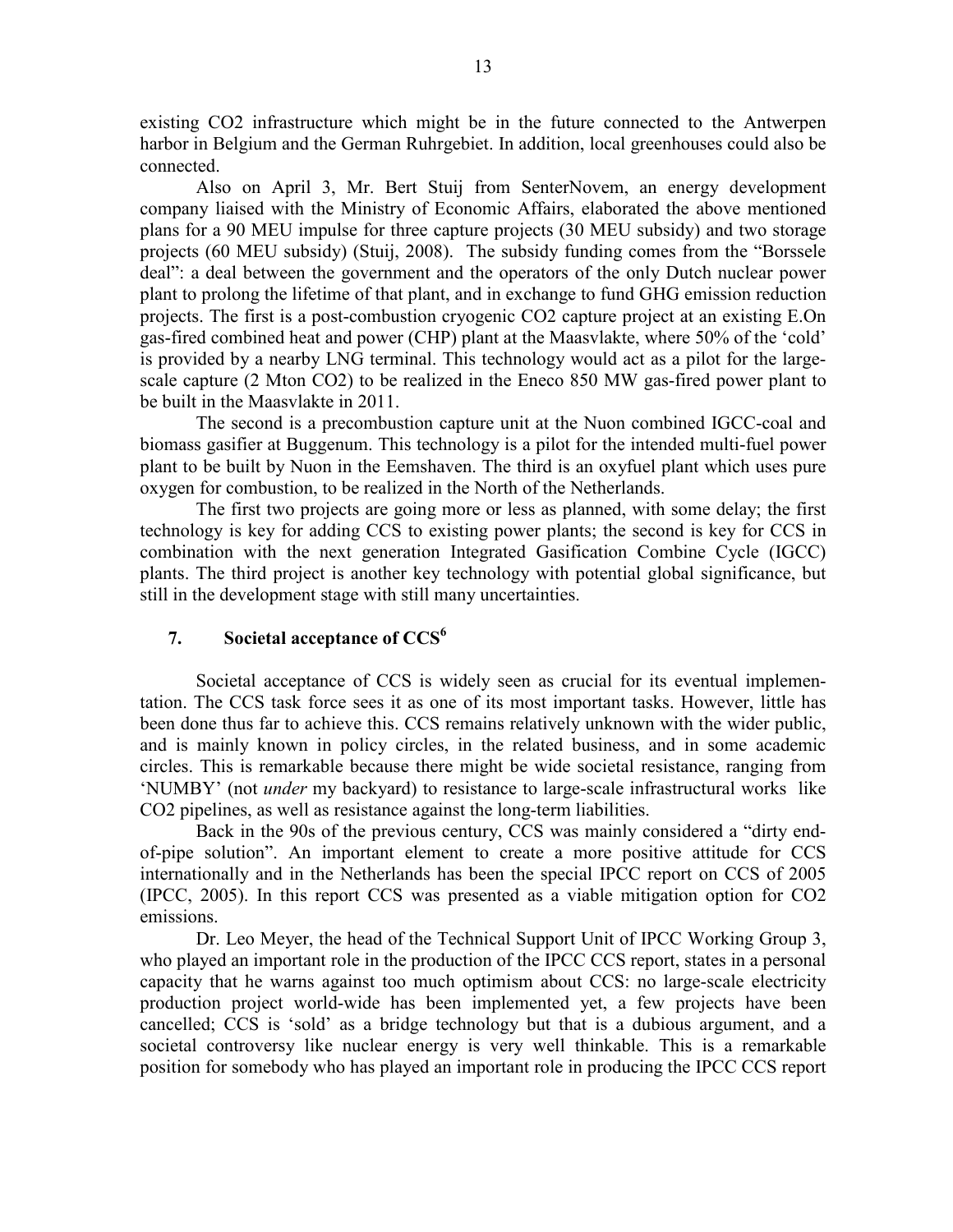which, although it was a scientifically 'neutral' report, was instrumental in making CCS acceptable to skeptical countries. We will return to his arguments below in section 8.

Societal acceptance has been recognized by the CCS Task Force as a crucial issue for the successful implementation of CCS. Other conditions for success are economic viability, enabled by integration of CCS in the European Carbon Trading Scheme (ETS) by 2012, and lowering of capture costs and energy use by technological innovations.

A study by the Utrecht University Copernicus Institute, also part of the CATO program, investigated the conditions for implementation of CCS technologies Van Alphen et al, 2007). This study focuses on the stakeholders in CCS who, as they claim, have a double influence on the development of CCS technology: a professional and an indirect, by helping to shape public opinion. The main conditions for implementation emerging from this study are safety, temporality and partiality, costs, simplicity, and cooperation and commitment.

Research by Dutch researchers from the Technical University Eindhoven links social acceptance of a new technology strongly to trust in the actors (Huijts et al, 2007). They did a survey (2003) in two cities that are potential storage sites. CCS was largely unknown. The attitude was slightly positive in general, but as to storage under the own residential area slightly negative. Trust in industry was lowest, in NGOs highest, and government in-between. Emotions included worries, powerlessness, and annoyance, not stress. Citizens seem to rely on feelings related to the technology, and trust in the actors. More information could help to stabilize opinions, but different research shows different outcomes: in Japan more information lead to more support for CCS, and American researchers reported more opposition. The conclusion is that it is not definitive if people will accept CCS in the end.

Research within the CATO program by the University of Leiden has confirmed that trust in institutions is more important than information or participation in decision making (De Best-Waldhober et al, 2006). As was already known, people trust environmental organizations more than business, and trust in the government is lowest. For information to be credible it should thus come from NGOs and not from government. Thus it is crucial for the success of CCS that environmental organizations endorse it; conversely criticism by NGOs could easily upset public trust.

From this research it appeared that 70% of the population had not heard about CCS; their opinion thus should be considered a pseudo-opinion because it could quickly change through new information. The researchers claim that people do not understand the causal chain of electricity production by coal power plants causing CO2 emissions, which causes global warming. If people are informed on all aspects of the technology, there is a lukewarm endorsement of about 60-65%; however this is not yet measured in the context of other mitigation options like conservation or renewables.

The Rathenau Institute, an independent institute that advises the Dutch Parliament on technological innovations and potential controversies, conducted a study on public attitudes by means of four focus groups. First outcome was that the connection between CO2 emissions and climate change was very blurred; some saw CCS as waste dumping while others considered it throwing away a valuable commodity. After providing information by an expert and by a protagonist and an opponent, three out of four groups were still divided; and only one group supported CCS. Participants were baffled by the high energy penalty (25%) of CCS. They state that CCS could be a transitional technology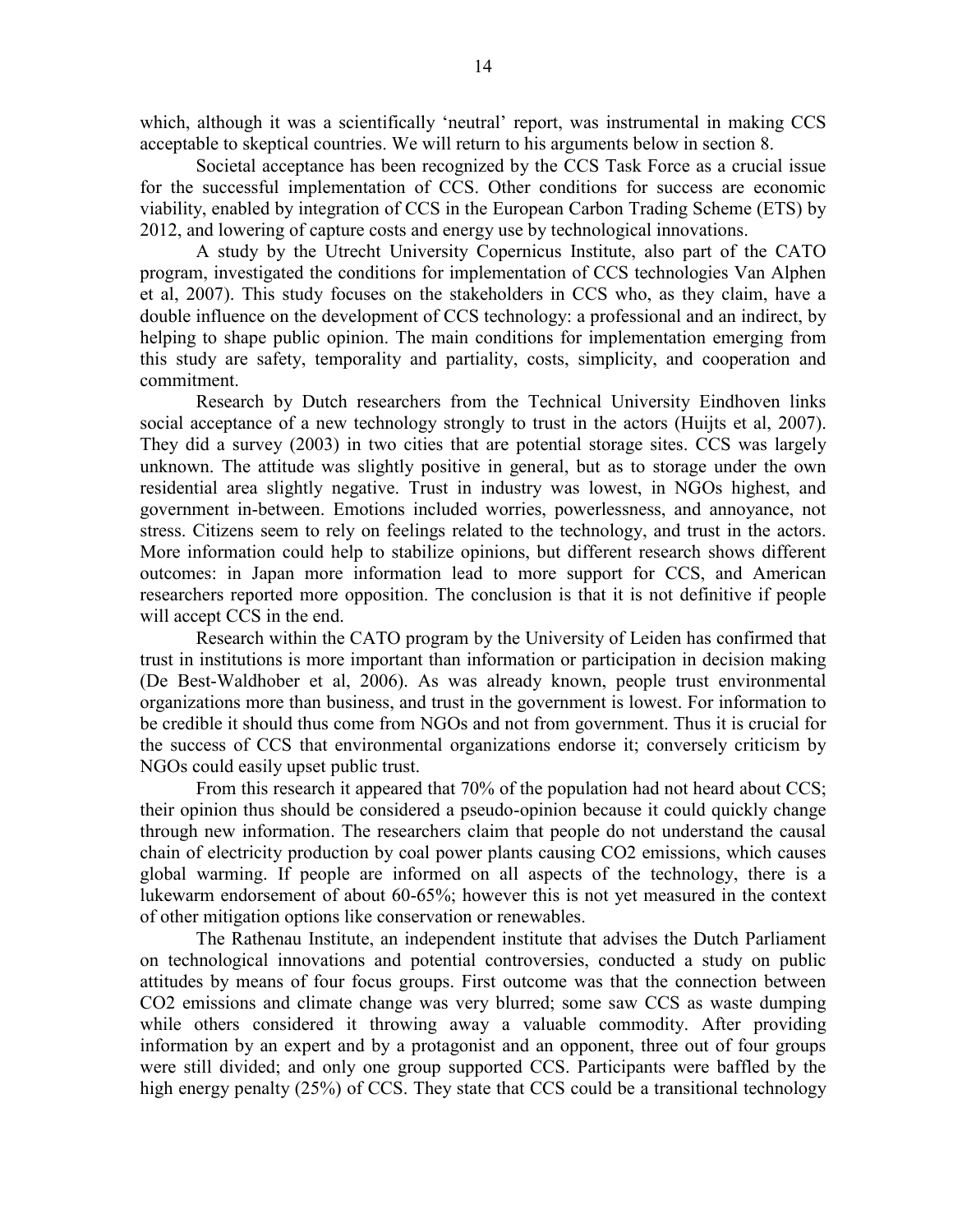but only for a very short time. There is anxiety about safety aspects and about long-term management of storage sites. There is distrust towards the initiators. NIMBY is a sensitive issue.

The author conducted his own focus group study in April 2008 with an ecoteam of which he is a member<sup>7</sup>. This ecoteam was formed in 2000 and convenes irregularly. It is a neighborhood group; all its members are environmentalists and very motivated to reduce energy consumption in their own households; so this was *not* a representative sample of the population. Surprisingly, in this group of six highly educated and environmentally motivated people, three had never heard of CCS at the beginning of the evening. Before any information was given, two out of these three were undecided, and one was in favor of CCS; of the other three participants, one was against (and informed) and the other two were favorably inclined. After providing information most people were surprised about the scale and speed of these developments. At the end of the evening, one of the previously uninformed persons, who was in favor at the beginning of the evening, was now against CCS, illustrating the unstable character of opinions of uninformed people. The two somewhat informed and favorably inclined changed their position towards more skeptical. Two persons maintained that this was "too technical" for them to form an opinion, and the informed adversary remained against.

The problems with public acceptance surfaced around the CCS storage project in Barendrecht. Shell applied for a  $\epsilon$  30 million subsidy for injection and storage of very pure CO2 from its Pernis oil refineries. The population is not happy with storage "under their backyard", and the local political parties are very cautious. DCMR and EZ will issue a permit after a safety and environmental assessment, and VROM needs to decide on a subsidy; both have been postponed. The Rotterdam Climate Initiative sees this project as crucial for its roadmap to develop CCS in the Rotterdam harbor (NRC, 2008). Apparently the decision to start a first CO2 storage project under a residential neighborhood was made by the Rotterdam Climate Initiative very consciously, weighting the factors pro (communicating confidence in safety of storage) and con (risk of public resistance). In the opinion of this author it does not seem to be a very good idea, given the research cited above, to start the first CCS project above a residential location, even if it is proven to be safe. Clearly an overarching communication strategy is missing.

The big environmental NGOs in the Netherlands have different positions on CCS. The Foundation for Nature and Environment (SNM) is cautiously in favor ('yes, if"); they are also part of the CCS Task Force. Greenpeace Netherlands and GP International however moved recently from "no, except" towards "no, because". Greenpeace sees CCS very much in the context of Dutch coal policy. In 2002 the Dutch government negotiated a coal covenant with industry. In return, a tax on coal was already banned in 2002. Greenpeace would like to condition the permits for new coal power plants to the implementation of CCS, like in Alberta, Canada, but in the Dutch political context it seems to be impossible to condition a permit on the availability of a not-yet proven technology $8$ . In constrast, former Prime Minister Lubbers states that the government indeed has a large influence on the investment decisions of companies; as an example he mentions the (near absence) of nuclear power plants in The Netherlands; thus the Dutch government would be able to object to new coal power plants if it wanted to do so<sup>9</sup>.

### 8. Reflections: Speed of development and carbon lock-in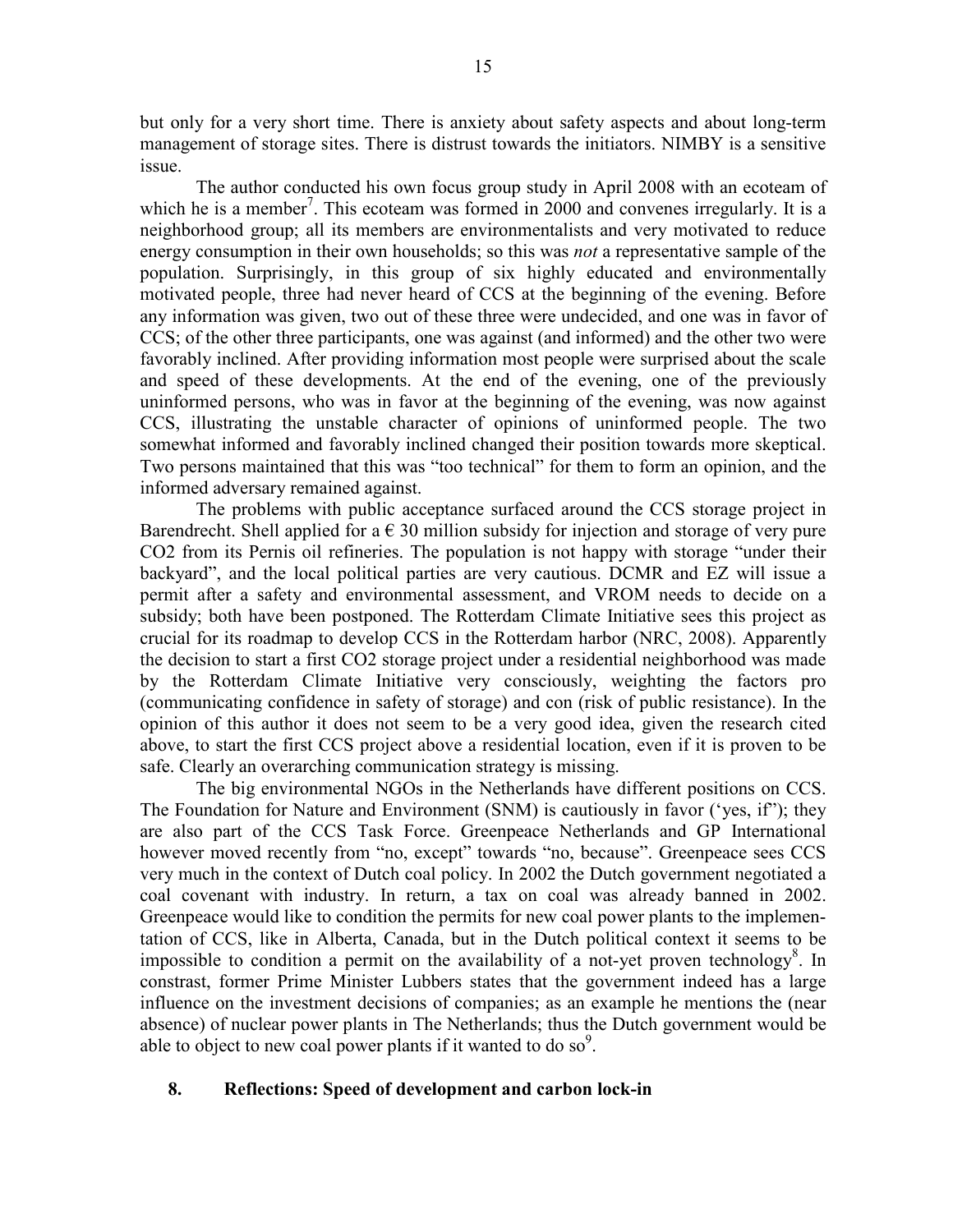In this section we reflect on two major questions. The first is how we can explain that CCS has been emerging so fast as a major technological and policy tool for CO2 reduction, as compared to other options like energy conservation and renewables. The second is the question if large-scale CCS would lead to a continuation and a reinforcement of the fossil fuel lock-in, which could be held responsible for the slow emergence of sustainable energy sources.

CCS has moved from a rather obscure technology option and research object to a major policy option as recently as 2007. In contrast, wind, solar PV, and other renewables have been around as technological and policy options for decades, but never really took off. There are many reasons to explain the latter, ranging from high research and investment costs, to resistance by the population (wind turbines!) and lack of interest by the public and by the actors in for instance the housing industry. But a major reason seems to be that no big business interests have pushing for solar PV and wind. Sure enough, electricity utilities have invested in renewables but the percentages are low. Another argument could be a complacency fueled by a large availability and use of natural gas for residential heating, and its relatively low carbon content as compared to oil and coal. But sure enough, neither government nor business has been pushing very hard for renewables.

In contrast, the emergence of CCS seems to be driven by three major factors. First there is the growing awareness of climate change, and the broad realization (contested by Greenpeace) that renewables and conservation are too slow and too costly to mitigate CO2 emissions in due time. Second is the interest of the major electricity utilities in CCS, which they see as a major opportunity to enable them to invest in cheap coal rather than in expensive gas power plants. Third is the influence of regional lobbies like the Rotterdam Climate Initiative, which combine the wish to be a frontrunner in CO2 reduction with the opportunity to position the regions as more favorable for energy-intensive investments, because of the closeness of CO2 storage capacity and, in the case of Rotterdam, the lower costs because of the availability of residual heat. These three factors push the drive for CCS.

However, it is far from sure that CCS will succeed as envisioned. The high costs and the high energy penalty, as well as the absence of a regulatory framework make it rather questionable that it will roll out as fast as envisaged by its proponents. The main obstacle it this moment seems to be funding. There is a lot of pressure on the government to finance large parts of capture research, big demo projects, and infrastructure, either directly or through ETS. In the Dutch multiyear budgets there are no big provisions for funding CCS projects. Recently (December 2008) the EU Council decided under pressure from the European Parliament to allocate EUR 6-7 billion from ETS to fund the planned large demos. This of course is contrary to the earlier developed idea that each country was expected to pay for its own demos, and also against the proposed market mechanism. A necessary condition for continued funding would be a stable and high  $(6.45)$  CO2 price. There are rumors that the European Investment Bank (EIB) would be willing to guarantee a minimum price in exchange for stringent EU policies on CO2 reduction (i.e. lowering the number of certificates significantly).

A second caution is public opinion. At present the public knows very little about CCS, and it is not easy to change that. The relatively small-scale storage of CO2 under a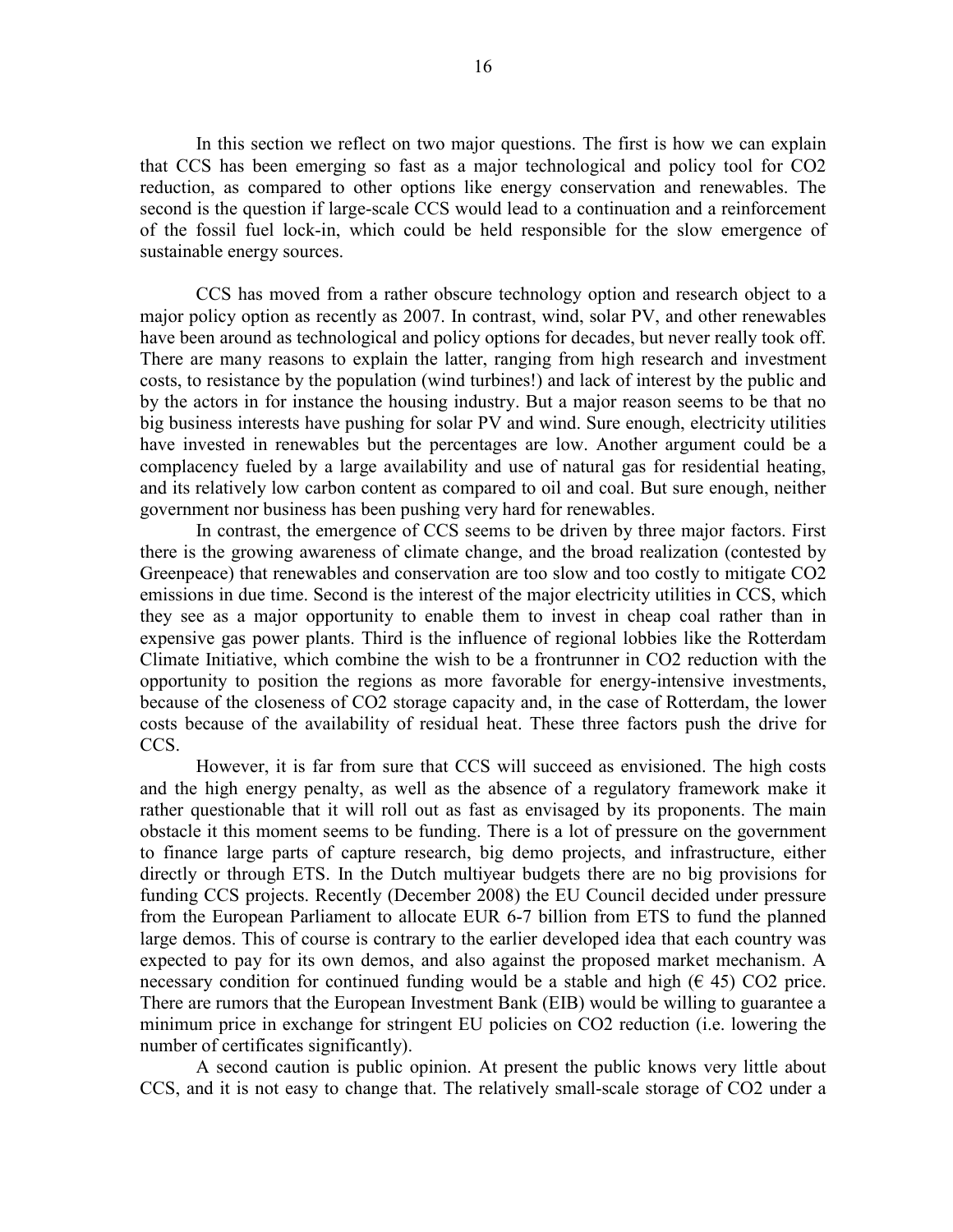residential area in Barendrecht, and its creation of a lot of concern with population and local politicians, brought the issue to public attention in a negative way. If public opinion would turn against CCS, which might very well happen in the not too distant future, the proponents have a problem. An unlikely coalition has already been formed between the (green) opponents of CCS and the right-wing proponents of nuclear energy: both assume (probably rightly so) that if CCS is delayed, nuclear energy will get a better chance.

As to the second question, about CO2 lock-in, it is clear that CCS is driven by main business actors who have a vested interest in the fossil fuel industry, especially in coal, less so in oil. A complete transition to conservation and renewables as envisaged by Greenpeace does not have a lot of support from those business interests. Utilities have been marginally investing in solar and wind, and somewhat more in biomass, but it is not much more than fringe. The presence of a large amount of natural gas has further given rise to some complacency about space heating, because gas has relatively low CO2 emissions. Oil companies like Shell also have been slow in investing in renewables, in contrast to their public relations messages. Each of those companies sees CCS as an opportunity to continue business as usual, while mitigating CO2 through storage, and financed by the ETS.

One could call this a continued lock-in of fossil fuels, especially of coal; by means of the power of fossil fuel industries, the interests of the Rotterdam harbor and other main players, the economic interests of the Netherlands in oil and gas, and the possible revenues coming from new business opportunities, CCS is now seen as possibly a lucrative investment. CCS does many things: it 'buys time' before the necessary switch to renewables and conservation; for some it delays nuclear energy; it brings to the table powerful actors, and last but not least it facilitates coal power plants, the most pollutant form of electricity generation.

The concepts "lock-in" and "path-dependency" have been developed by Brian Arthur and Paul David to describe how technologies and socio-technical systems could eventual become suboptimal solutions for new societal challenges, because of the vested institutional interests and the sunk costs of investments in infrastructure and knowledge (Arthur, 1985, 1989; David, 1985). Gregory Unruh has applied this concept to carbonintensive technologies; he calls it the techno-institutional complex (Unruh, 2000). He calls for a new techno-institutional complex to address the current climate crisis (Unruh, 2002).

Fossil fuel lock-in would mean that it would become eventually even more difficult to move away from fossil fuels to renewables and conservation. And indeed, it is hard to see how investments of billions of Euros in capture, infrastructure for transportation, storage, monitoring, and safeguarding will not be used in the future as an argument to continue CCS rather than move to renewables. All institutions which now invest in CCS, either monetary or by creating regimes for regulation and monitoring, will have vested interests to continue this system to remain functioning in the far future. Even in the best case scenario, when investments in CCS would only be made in the period 2020-2040, coal would be used on a massive scale till at least 2080 (assuming a 40 year deprecation time) Beyond that date monitoring and safeguarding of CO2 storage will remain necessary for an unforeseeable time, even if business and politics would move away from CCS between 2040-2080. The 'bridge' technology would require a very long bridge indeed! This would not so much be a problem if CCS would not be costly, energy-intensive, and in essence an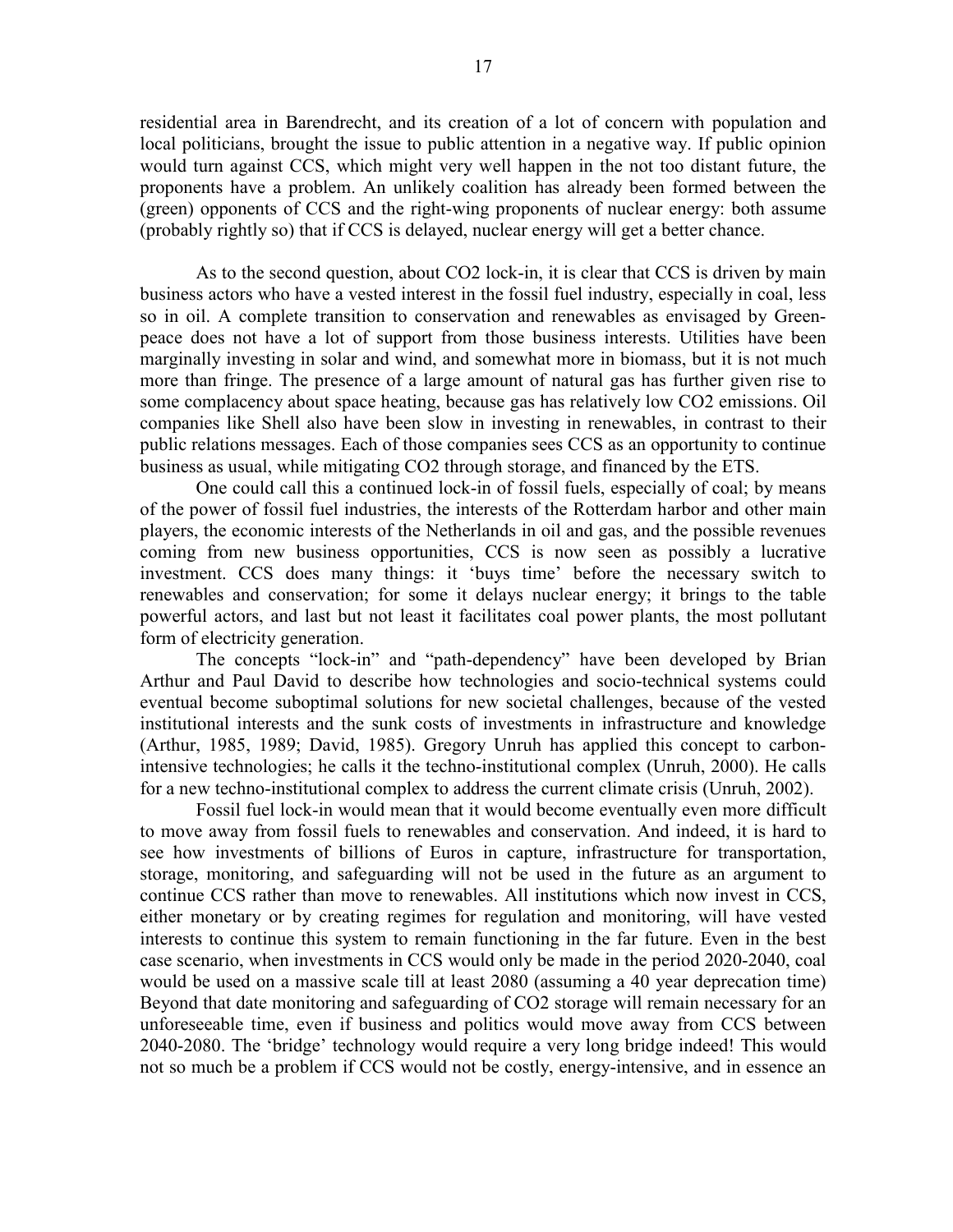end-of pipe solution with few collateral benefits next to greenhouse gases abatement; and if storage capacity would be unlimited, which it is not.

#### 9. Conclusions

The development of CCS in the Netherlands is apparently not very different from other countries in the EU and the USA. Until just a few years ago, CCS was not taken very seriously in policy circles and in research institutions. Of course, oil companies have a long history of using CO2 injection in the soil for oil and gas recovery. Similarly, CCS is very much in line with their usual operations, which are large-scale and centralized, and thus do not constitute a threat to their business models. On the contrary, it appears that CCS creates new economic and business opportunities for the incumbent oil, gas, and coal industries.

In a very brief period, under the influence of the climate debate and the EU and Dutch CO2 reduction policies, CCS has become an important issue in the Dutch climate policy. This happened also under the influence of the CATO research program, which quickly became seen as the Dutch national research program on CCS. Because of its governance structure, which included not only the protagonists but also strong environmental NGOs, a powerful network quickly developed on which the government could build its CCS Task Force for implementation of the next steps. Notwithstanding this optimism there is also caution, because CCS is costly, energy intensive, and needs to be carefully developed and implemented. A necessary condition is that CCS will become part of the ETS carbon trading system in 2012, with a stable (and possibly guaranteed) price for CO2 of about EU 45 on the market. The Dutch policy on CCS is quickly becoming part of EU policy, which coordinates 12 large-scale demo projects; the Dutch want at least 1-2 of these demos to be built in the Netherlands around 2015.

Nearly all interviewees stated that public endorsement is a crucial prerequisite for the success of CCS; most of them were cautiously optimistic, but much needs to be done in the form of information dissemination and communication. The environmental movement is divided, with Greenpeace recently moving to an "against, because" position. It is not probable, but also not unthinkable, that public opinion may turn against CCS, especially if the public is not well-informed and if some accident might happen. Already a first experiment of CO2 injection under the soil of the town of Barendrecht led to resistance among inhabitants and rather negative press reports in the newspapers.

Concluding we state that CCS is a large-scale infrastructural technology jointly driven by climate change policies and economic motives, which cannot be decoupled from the larger energy provision system, especially coal and nuclear energy. In a deregulated world it is much harder for the national government to orchestrate developments; business, NGOs, the regional initiatives, and the public have become main stakeholders in this process. However, national government funding and regulations, and European Union policies (ETS!) are crucial for take-off; while public acceptance might easily become a major bottleneck. According to former Prime Minster Mr. Ruud Lubbers, "the glass is thus half-empty or half full"<sup>10</sup>. Ultimately the question needs to be answered if CCS is a sustainable option or just another technical fix which does not solve the underlying challenge of unsustainable development.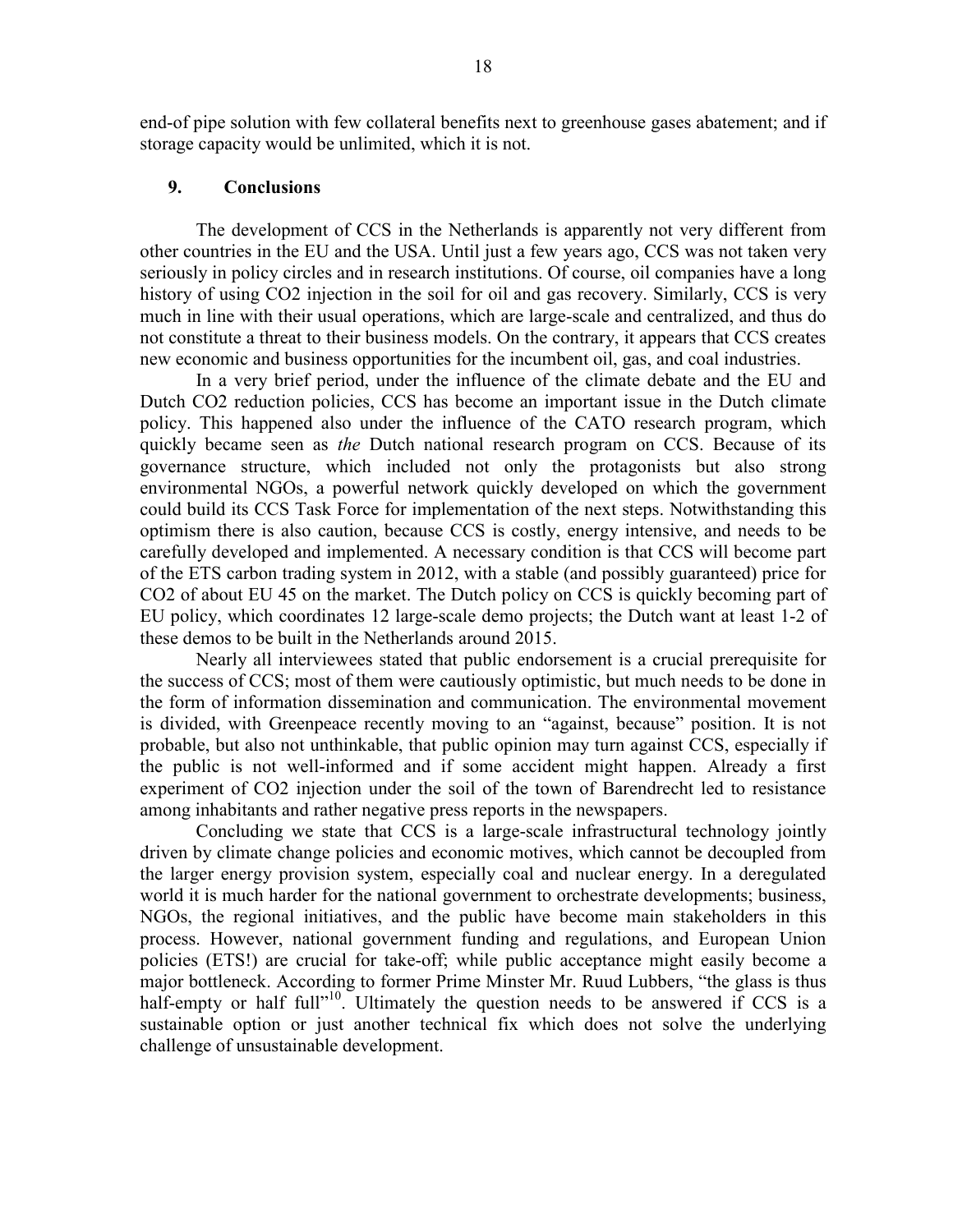### Endnotes:

-

<sup>1</sup> This chapter is based on literature study and on interviews with eleven main players in the Dutch CCS: the coordinator of the Research Network CATO; the secretary of the Energy Transition; the co-author of the IPCC report on CCS; a researcher on public acceptance; Greenpeace Netherlands; the Chairman of the CCS Task Force; a head of department of Senter-Novem, the Dutch energy agency; the director of Alstom Power, a director of Nuon utility company, the director of the Environment Protection Agency Rijnmond Rotterdam, and a former prime minister and chairman of the Rotterdam Climate Initiative. In addition, I conducted a focus group discussion with the Ecoteam Adegeest in Voorschoten, and I used the results of a focus group research project by the Rathenau Institute. The opinions and interpretations are entirely my own. I wish to thank the interviewees for their time and interest.

 $2$  This section benefited from the interview with Mr. Ruud Lubbers of RCI, and Mr. Van den Heuvel of DCMR; the latter part also from the interview with Mr. Robert de Kler of Nuon

<sup>3</sup> This section benefited from two discussions with Hans Altevogt, Greenpeace, and the interview with Mr. De Kler, Nuon.

<sup>4</sup> This section is mainly based on the interviews with Mr. Eric Lysen and Mr. Sander van Egmond of CATO.

5 This section benefited from an interview with Mr. Stan Dessens.

<sup>6</sup> This section benefited from the interviews with Dr. Leo Meyer of MNP and IPCC, Mr. Dancker Daamen of Leiden University and CATO project, the Rathenau Institute, Mr. Hans Altevogt of Greenpeace, and Mr. Ruud Lubbers of the RCI..

<sup>7</sup> Ecoteam Adegeest Voorschoten; contact the author

8 Mr. Hans Altevogt, Greenpeace, personal communication April 9, 2008.

<sup>9</sup> Mr. Ruud Lubbers, interview, Sept 16, 2008.

 $10$  Mr. Ruud Lubbers, interview, Sept 16, 2008.

#### References:

Alphen, Klaas van, Quirine van Voorst tot Voorst, Marko P. Hekkert, Ruud E.H.M. Smits, "Societal acceptance of carbon capture and storage technologies, Energy Policy 35 (2007) 4368-4380

Arthur, W. Brian (1989), 'Competing technologies and lock-in by historical small events, *Economic Journal*, 99 (March): 116-31;

Arthur, W. Brian (1994), *Increasing Returns and Path Dependence in the Economy*, Ann Arbor: University of Michigan Press.

Berg, Max van den, 2008: http://www.co2-cato.nl/modules.php?name=CATO&page=77&symposium=true, latest accessed Sept 1, 2008

Best-Waldhober, Marjolein de, Dancker Daamen, et al., "Public perceptions and preferences regarding large scale implementations of six CP2 capture and storage technologies; well-informed and well-considered opinions versus uninformed pseudo-opinions of the Dutch public" Leiden University, March 2006, CATO program, downloaded from http://www.co2-cato.nl/modules.php?name=CATO&page=10

CATO project, http://www.co2-cato.nl, 2008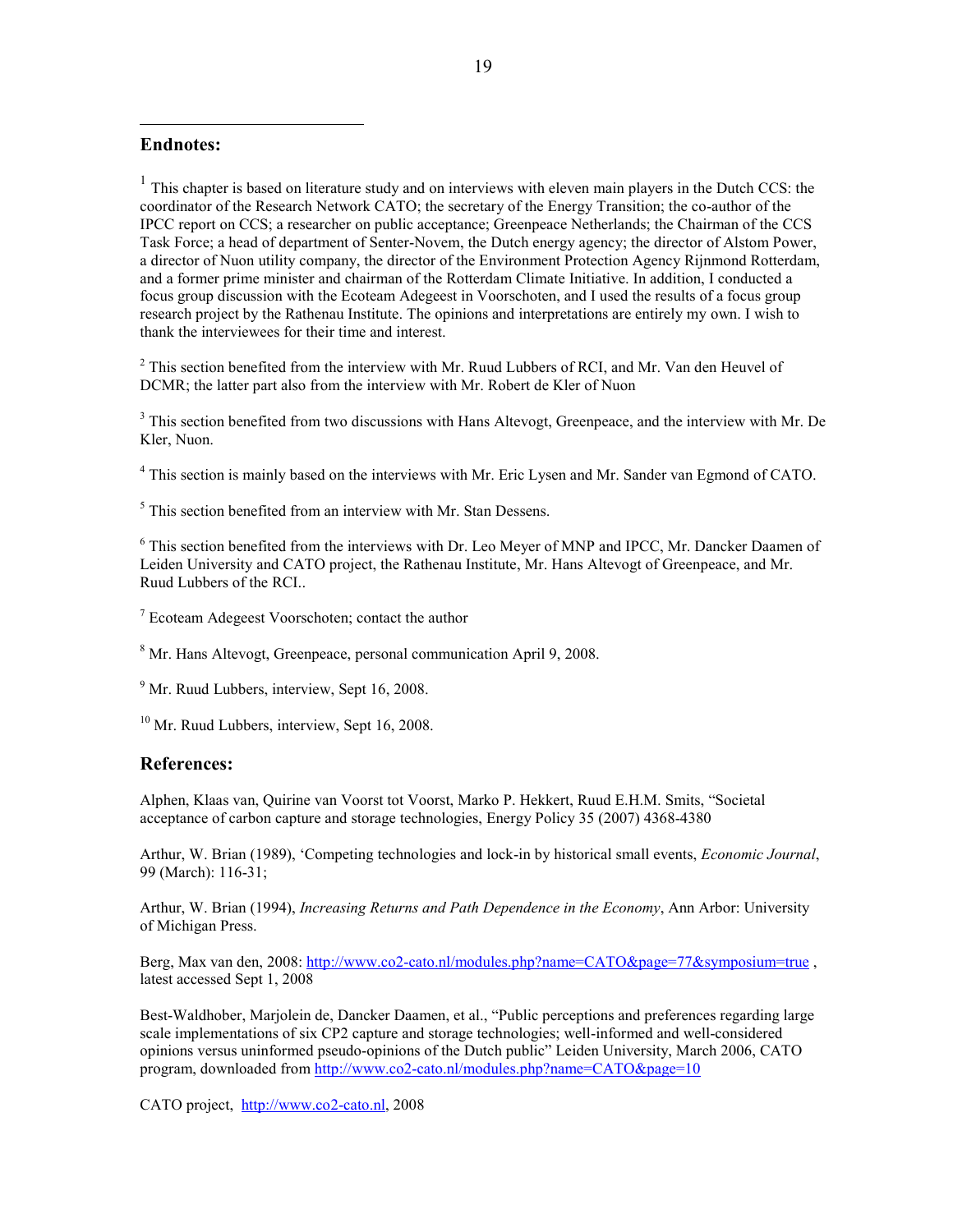CBS, http://statline.cbs.nl/StatWeb/publication/?VW=T&DM=SLNL&PA=70846ned&D1=0-4,16,26,30- 33&D2=0&D3=5,13&D4=a&HD=080909-1950&HDR=T&STB=G3 accessed Sept 9, 2008

David, Paul A. (1985), 'Clio and the economics of QWERTY', American Economic Review, 75 (2), May; Path dependence, its critics and the quest for 'historical economics', (2000), http://wwwecon.stanford.edu/faculty/workp/swp00011.pdf

ECN, http://www.ecn.nl/docs/library/report/2007/e07032.pdf , latest accessed Sept 1, 2008

-

EIA, http://tonto.eia.doe.gov/country/country\_energy\_data.cfm?fips=NL,accessed Sept 9, 2008

Ganzevles, Dr. Ir. J.H., Drs. A Kets, "Vuilstort of Milieuwinst (Dumping or environmental gain); resultaten focusgroupen met burgers over CO2 opslag in lege aardgasvelden", Rathenau Institute, unpublished report, March 2008

Heuvel, Jan van den, Speech on CATO-day, April 3, 2008 http://www.co2cato.nl/modules.php?name=CATO&page=77&symposium=true , accessed April 8, 2008

Huijts, Nicole M.A., Cees J.H. Midden, Anneloes L. Meijnders, "Social Acceptance of carbon dioxide storage", Energy Policy 35 (2007) 2780-2789.

IPPC, "Carbon dioxide capture and storage", 2005 - Bert Metz, Ogunlade Davidson, Heleen de Coninck, Manuela Loos and Leo Meyer (Eds.) Cambridge University Press, UK. pp 431.; downloaded from http://www.ipcc.ch/pdf/special-reports/srccs/srccs\_wholereport.pdf

KSI Network, 2008: http://www.ksinetwork.org/downs/output/publications/CHAP008.pdf

Lubbers, Ruud, Speech on CATO day, April 3, 2008, http://www.co2 cato.nl/modules.php?name=CATO&page=77&symposium=true , accessed April 9, 2008

Milieu- en Natuurcompendium 2008, http://www.milieuennatuurcompendium.nl/indicatoren/nl0164-Klimaatbeleid.html?i=9-53 (in Dutch, accessed Sept 3, 2008)

NAM,: http://www.nam.nl/home/Framework?siteId=nam-en&FC2=/namen/html/iwgen/algemeen/zzz\_lhn.html&FC3=/nam-en/html/iwgen/algemeen/over\_de\_nam.html , accessed April 7th, 2008

NRC, http://www.nrc.nl/economie/article1934465.ece/Zonder\_CO2\_-opslag\_kunnen\_we\_het\_schudden , in Dutch, latest accessed Sept 4, 2008

Platform Nieuw gas, Werkgroep CO2 opslag- schoon fossiel: Beleisdrapportage schoon fossiel (Policy report Clean Fossil), accessed Nov 2, 2007 and April 11, 2008,

http://www.co2opslagbarendrecht.nl/fileadmin/user\_uploads/Beleidsrapportage\_Schoon\_Fossiel\_-Advies van de Werkgroep Schoon Fossiel 14-06-07 tcm24-226605.pdf

RCI, 2008: <sup>10</sup> http://www.rotterdamclimateinitiative.nl/documents/Documenten/RCI-CO2-afvang transport\_en\_-opslag\_in\_Rijnmond\_2008.pdf ; http://www.rotterdamclimateinitiative.nl/documents/Documenten/RCI-English-CCS-Report\_Summary.pdf

Senter-Novem http://www.senternovem.nl/taskforceccs/index.asp accessed Sept 1, 2008

UNDP, http://hdrstats.undp.org/countries/data\_sheets/cty\_ds\_NLD.html , accessed Oct 2, 2008